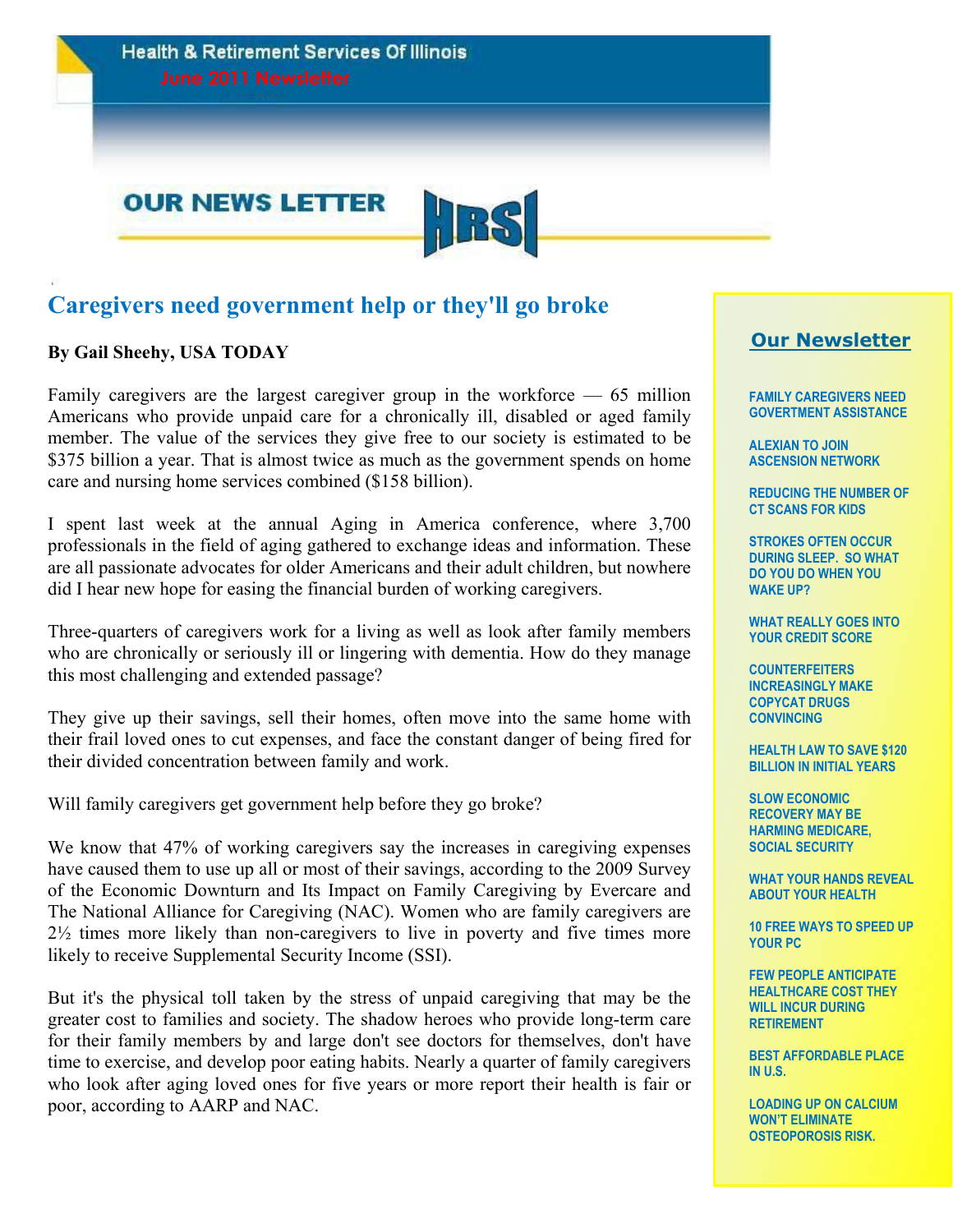And 40% to 70% of family caregivers have clinically significant symptoms of depression. Research has shown that the stress of caregiving can trigger an underlying predisposition to depression or other mental illness. Even celebrities with all kinds of resources can be taken down by the shock and sadness of caregiving.

Catherine Zeta-Jones fell into depression when her husband, actor Michael Douglas, went through brutal treatment for stage 4 throat cancer last fall. The actress couldn't sleep or get out of bed even to meet a few friends at a restaurant. She was diagnosed in March with bipolar disorder and checked into a mental-health facility.

The stress of caregiving for a family member with dementia is even more severe. It has been shown to affect a person's immune



system for up to three years after their caregiving ends, according to the National Academy of Sciences.

In today's cost-slashing environment, why should corporate America care if family caregivers have to foot the entire bill for keeping Mom and Dad going?

One reason: Caregivers for elderly loved ones cost employers 8% more in health-care costs, estimated to be worth \$13.4 billion a year. And business takes a heavy hit from lost productivity by caregivers.

Kathy Greenlee, President Obama's assistant secretary on aging, addressed the conference without ever mentioning the program that she is charged to implement: The CLASS Act.

A year ago, when Obama signed this into law, it was heralded as a long-term health insurance plan offered by the federal government to working Americans who could voluntarily enroll through their employers. The CLASS plan would provide participants with the cash to help pay for needed caregiving assistance if they become functionally limited.

In other words, they could pay their family caregivers a minimum of \$50 a day. But the budget-cutters in prominence in Congress have put the law through a buzz saw. Greenlee is tasked, by law, to release details of the plan by Oct.1, 2012. She refuses to be interviewed about it. She has said that she won't put forward a plan that is not financially sustainable.

I can't help but wonder, don't the budget-busters have aging parents, too?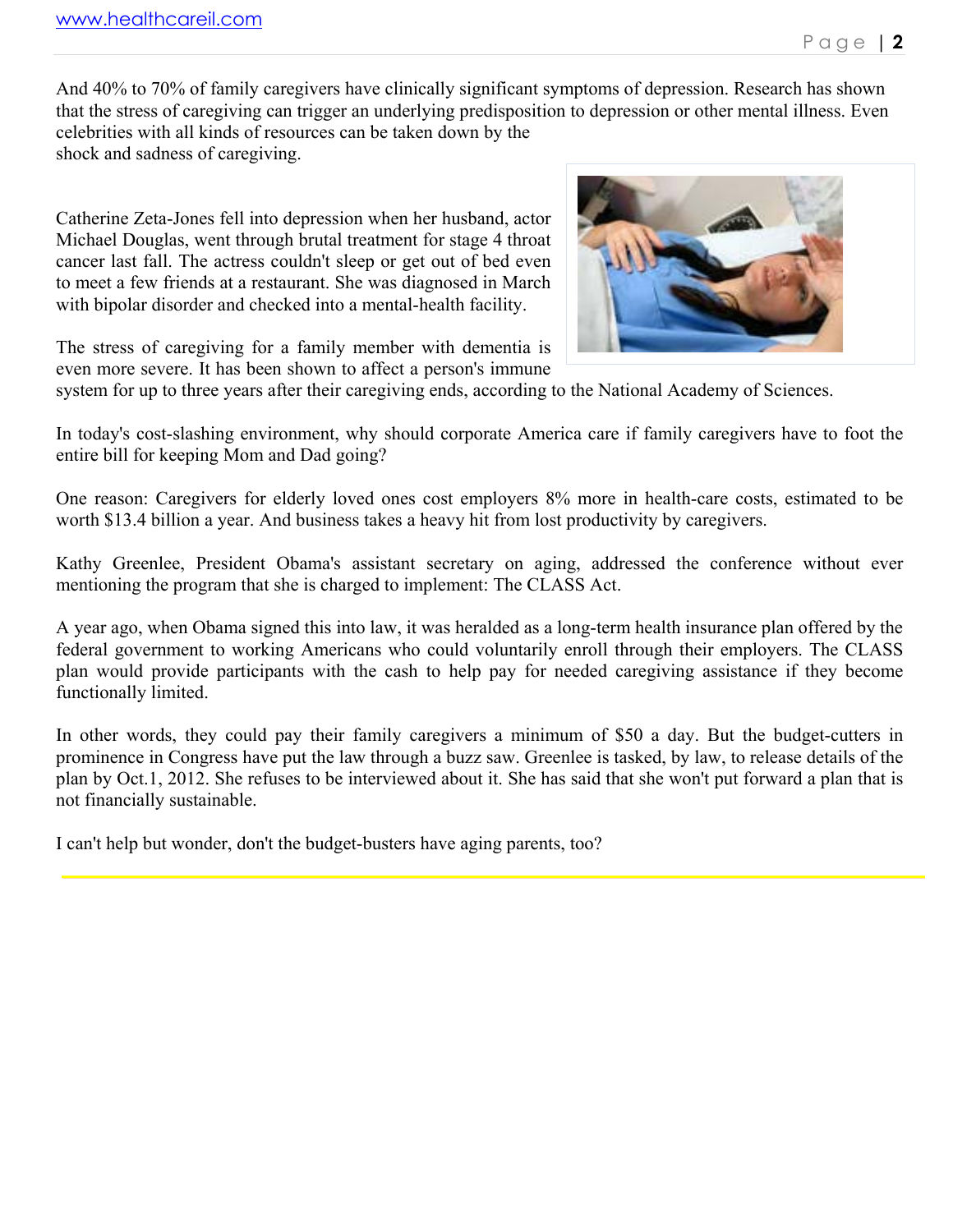## **Alexian Brothers Health System plans to join Ascension Health's fold of hospitals**

### **Merger will add to nation's largest Catholic-owned provider network**

By **Bruce Japsen**, Tribune reporter *8:22 p.m. CDT, April 27, 2011* 

The flurry of hospital consolidation continued Wednesday, as Alexian Brothers Health System in Chicago's northwest suburbs announced plans to merge with the nation's largest Catholic-owned provider of medical care.

The parent of Alexian Brothers Medical Center in Elk Grove Village and St. Alexius Medical Center in Hoffman Estates will be acquired by St. Louis-based Ascension Health, which operates 70 hospitals in 20 states and has about \$15 billion in annual revenue. Financial terms of the deal, which executives expect will close by the end of 2011, were not disclosed.

Across the country, community hospitals are looking into partnerships, while others are seeking investors or mergers. The market is demanding economies of scale, and hospitals need to stay competitive by installing new computer systems, electronic record-keeping and the latest developments in medical technology, which need large amounts of capital.

"We believe we bring a lot of intellectual capital in a number of areas," Ascension Chief Executive Anthony Tersigni said of the planned purchase of Alexian Brothers.

In the northwest suburbs in particular, hospitals are spending hundreds of millions of dollars on new facilities and infrastructure to attract patients as far north as Wisconsin. Despite about \$925 million in revenue, Alexian Brothers is not "large enough" to make the investments it needs to be competitive in areas like information technology, company Executive Vice President Mark Frey said.

Sherman Hospital in Elgin, which earlier this year rejected an overture to merge with Centegra Health System, is in discussions with Advocate Health Care, the Chicago area's largest hospital operator. And Centegra is seeking state approval this summer to build a new hospital in Huntley.

Elsewhere in the Chicago area, Loyola University Medical Center in Maywood has signed a deal to join Trinity Health, a large Michiganbased Catholic hospital operator that has said its acquisition of the large teaching hospital is the beginning of its expansion plans here. And Mokena-based Provena Health and Chicago-based Resurrection Health Care are in the midst of due diligence on a recently announced proposal to merge their dozen hospitals.

Alexian Brothers executives said they were attracted to Ascension because the two are Catholic health systems that share similar missions, citing their commitment to the poor and uninsured in the communities they serve.

Ascension said it provided more than \$1.1 billion in care for the poor and community benefits in 2010.

"Alexian Brothers and Ascension Health share a commitment to strengthening Catholic health care nationwide, and we are very enthusiastic about the prospect of helping them continue their vital ministry for generations to come," Tersigni said.

Though hospitals are expected to benefit from an influx of more than 30 million uninsured patients who will gain access to subsidies to pay for their medical care under the health overhaul law, money for that coverage does not kick in until 2014.

In the meantime, hospitals continue to feel the effects of a fragile economy and high unemployment. They continue to see an increasing number of Americans struggling to pay their medical bills, rising numbers of charity-care patients and a dip in elective surgeries, such as knee or hip replacements.

Ascension Health said Alexian Brothers hospitals will retain their name, and executives "don't anticipate any significant layoffs or changes."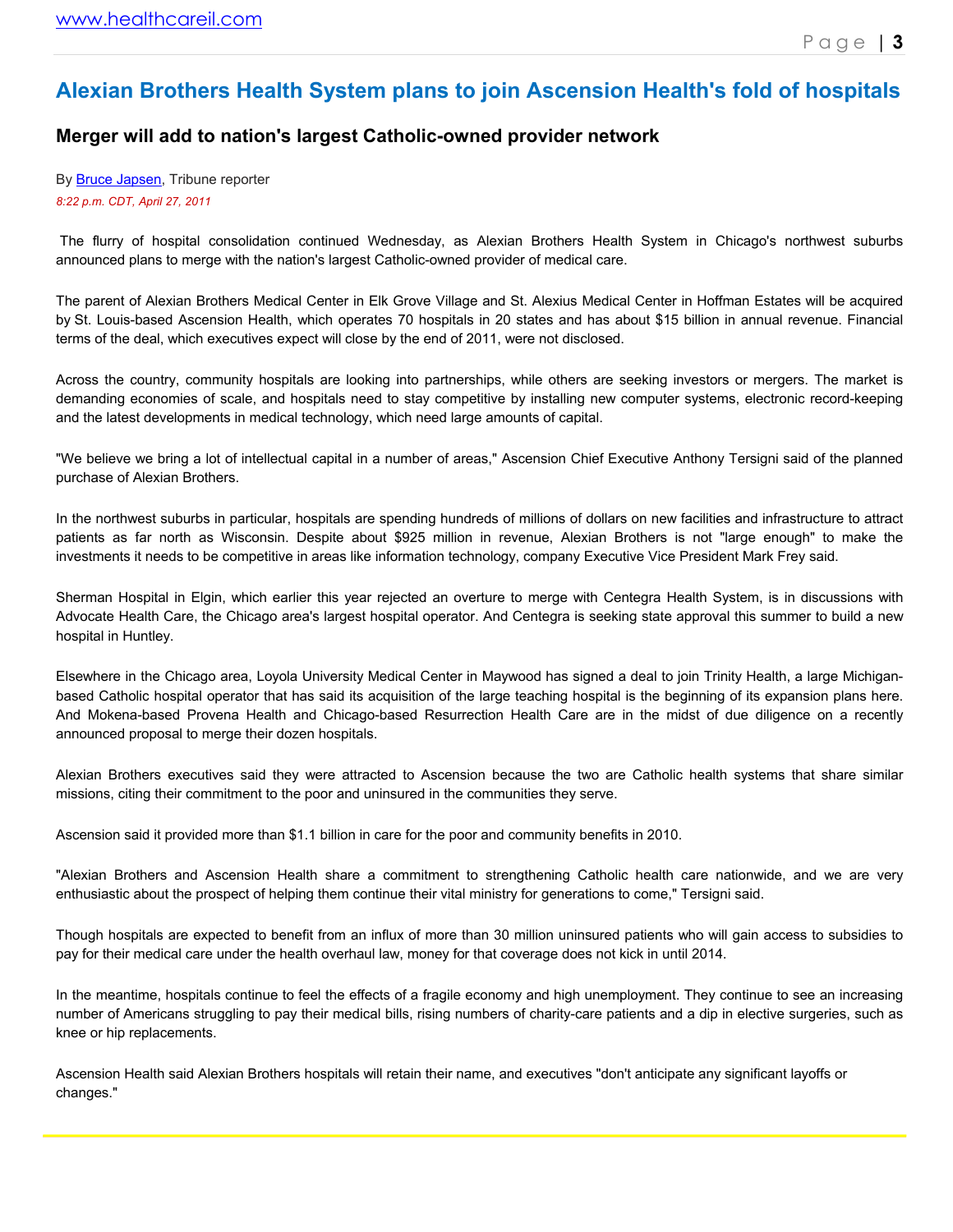## **Watch and wait strategy reduces number of CT scans for kids**

By Melissa Healy, Los Angeles Times *4:31 p.m. CDT, May 9, 2011* 

 Children who are brought to a hospital's emergency department after a blow to the head are often rushed into a CT scanner so physicians can rule out dangerous bleeding in the brain. But when emergency doctors wait to see if a child's dizziness, nausea, headache or disorientation subside, they can reduce the use of potentially risky CT scans without raising the risk they will miss a problem requiring immediate surgery, says a new study.

The research, published in the journal Pediatrics, comes against the backdrop of two trends: the rising rate of concussion-related ER visits by younger kids, and the exploding use of CT, or computed tomography, scans, despite growing concerns about the high dose of radiation and heightened cancer risk they pose. The number of diagnostic CT scans ordered on patients in the United States-- roughly 70 million per year at last count--has grown more than 23-fold since 1980. A December 2009 study estimated that because the scans often deliver high doses of ionizing radiation, the growth in their use would cause thousands of additional cancers and14,500 more deaths each year.

For children, the danger of overusing CT scans is particularly worrisome, because children's tissue is more sensitive to ionizing radiation's effects, and because they have a longer lifespan ahead in which to develop cancers. In ordering a cranial CT scan on a child with apparent concussion, physicians face a particular dilemma: They must weigh the possibility that radiation could sow the seeds of brain malignancies down the road against the more immediate prospect that trauma to the child's brain could cause dangerous swelling or bleeding into the brain that might not be evident without the use of the sophisticated brain imaging technique.

In the latest study, researchers reviewed the clinical records of some 40,000 children brought to 25 different emergency rooms across the country with suspected brain injury. These children were generally alert, but may have lost consciousness briefly, become disoriented, vomited or complained of headache or dizziness. In such cases, physicians' practices varied widely: Some participating doctors immediately ordered CT scans in 93% of such cases; others did so in 71% of such instances.

But in cases where the physician ordered a period of observation before deciding on whether a CT scan should be done, children were 11% less likely to get a CT scan than in cases where the scan was ordered immediately. And children in this watchful-waiting group were no more likely to develop dangerous post-concussion complications than were kids who were sent immediately to get a CT scan. For every 1,000 children being assessed for traumatic brain injury, a period of observation before a decision is made on CT scan could result in 39 fewer such scans--and a lot less radiation for some--the researchers estimated.

"Clinical observation before making a decision regarding CT use seems to be a safe and potentially effective strategy to manage a subset of children with blunt head trauma," the group reported. The researchers cautioned, however, that their research fails to determine how long a young patient should remain under observation by medical staff before he or she is released. The researchers also acknowledged that holding pediatric patients for hours while waiting to see if their symptoms worsened could exacerbate emergency department crowding, a growing problem across the country.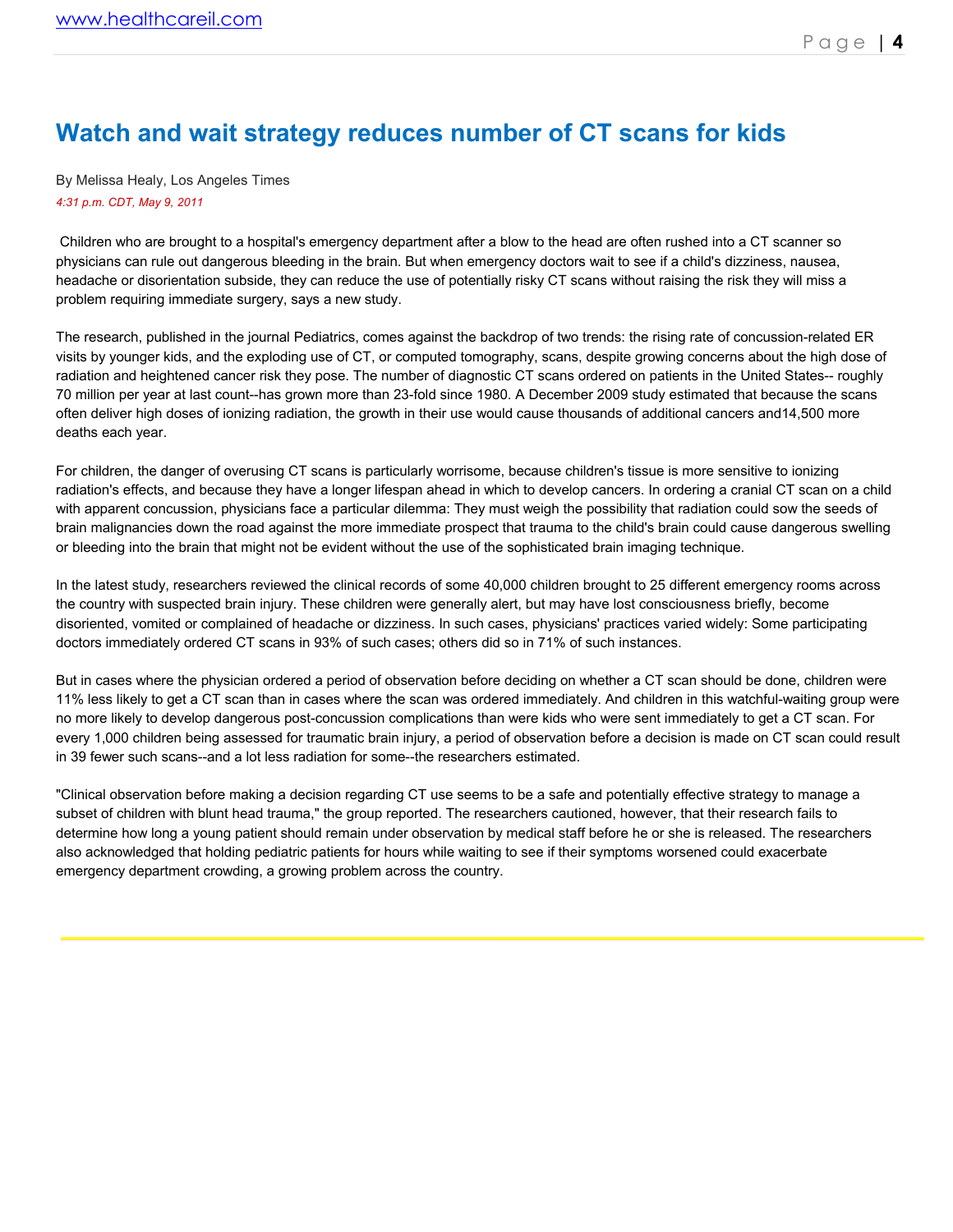## **Strokes often occur during sleep. So what do you do when you wake up?**



About one in seven strokes occur during sleep. (Custom Medical Stock Photo)

By Shari Roan, Los Angeles Times / For the Booster Shots blog

#### *May 10, 2011*

 Strokes that occur during sleep are not rare. According to a study released Monday, about one in seven strokes take place during sleep. That high number raises questions about how to best help people who have strokes during sleep.

An emergency treatment can greatly reduce the damage caused by strokes. But the medicine, called tissue plasminogen activator (tPA), must be given at a hospital within a few hours after the first symptoms begin. During the day, it's possible to detect the first signs of a stroke. But people who awaken having had a stroke during sleep are at a big disadvantage.

According to the new study, studies are needed to learn ways to identify which people are mostly likely to benefit from tPA treatment even if their symptoms started during sleep. The study, of 1,854 people who had ischemic strokes, found that 14% had symptoms upon awakening. There were few differences between wake-up strokes and non-wake-up strokes, the authors said. People with wake-up strokes tended to be slightly older and had more severe strokes. But the researchers estimated that many of those people with wake-up strokes could have been treated with tPA.

"This is a group of patients that should be a focus for future studies," said the lead author of the study, Dr. Jason Mackey, of the University of Cincinnati, in a news release. "It's likely that some of these strokes occurred immediately prior to awakening, and people would benefit from treatment."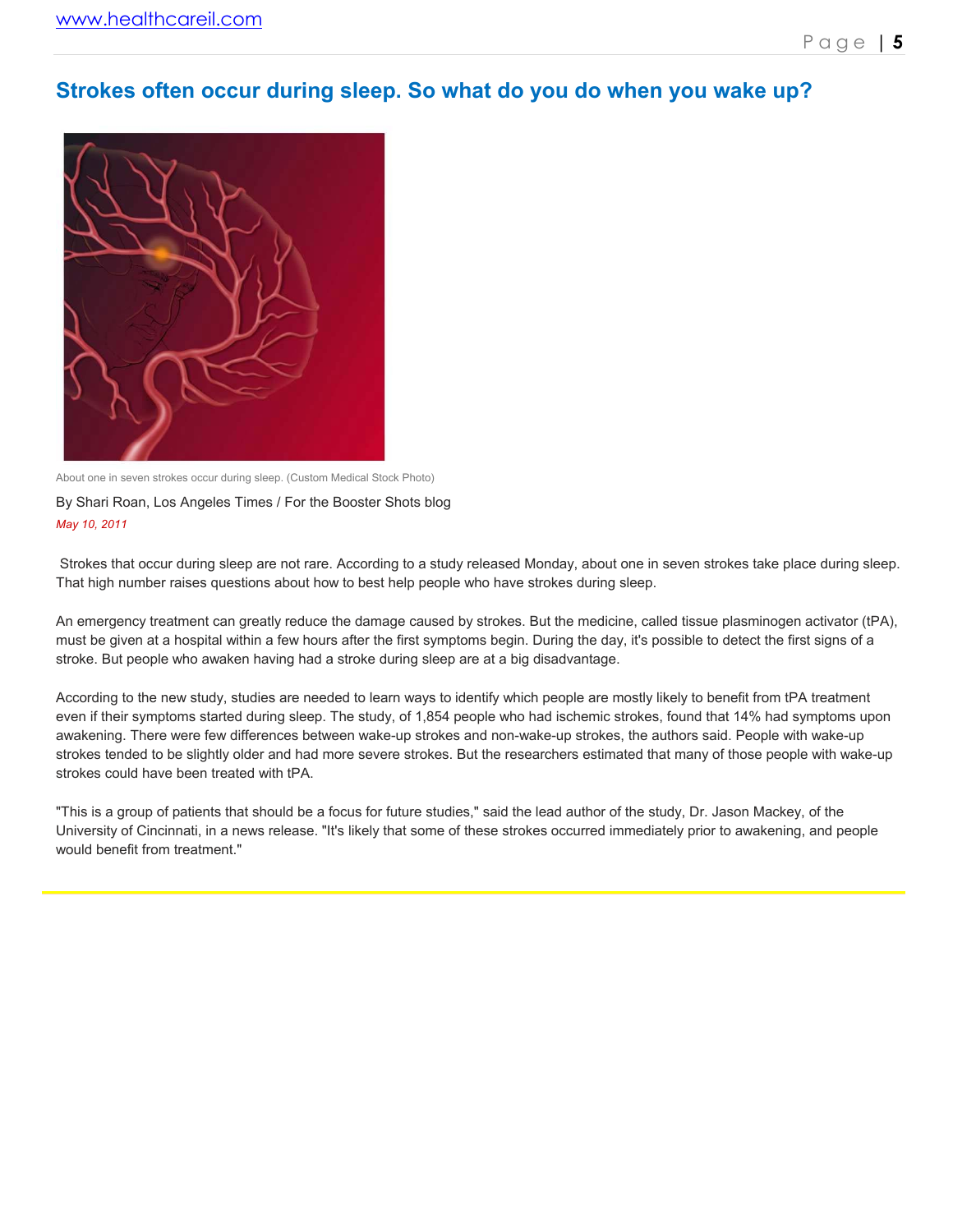# Do You Understand Your Credit Score?

by Amy Fontinelle Monday, May 9, 2011

## provided by **INVESTOPEDIA®**

Talk about credit scores seems to be everywhere -- it's on the 10 o'clock news, your credit card company keeps asking you to sign up for credit monitoring, and a young man with shaggy hair and a guitar is always popping up on your TV whining about driving a used subcompact.

Yet, consumer research conducted by the Consumer Federation of America and VantageScore Solutions shows that many Americans don't really understand their credit scores. Even if you think the hype about credit scores is overrated, you should at least understand the basics -- it can save you thousands of dollars.

#### **The Purpose of a Credit Score**

According to the Consumer Federation of America, the primary purpose of a credit score is to help lenders assess individuals' risk of not repaying a loan. It is *not* to assess borrowers' knowledge of consumer credit, their attitude toward consumer credit, their amount of consumer debt or the financial resources they have to repay a loan.

#### **Factors that Affect Your Credit Score**

Your credit score is essentially based on five things:

*1. Payment History*

Do you pay your bills on time? If not, how late are you, and how often are you late?

*2. Amounts Owed* How much total credit do you have available, and what percentage of it are you using?

*3. Length of Credit History* When did you first start using credit, and what is the average age of all your credit and loan accounts?

*4. New Credit* How much credit have you applied for and taken on recently?

*5. Types of Credit in Use* Do you have a mix of different types of credit?

#### **Factors That Don't Affect Your Credit Score**

Some people think that their credit score factors in their age, marital status, gender, race, nationality or state of residence, but none of these are included in your score. Most of this information doesn't even appear on your report and is prohibited from being used for credit considerations under the Equal Credit Opportunity Act.

#### **Who Checks Your Credit and Why**

You probably know that anyone you want to borrow money from is going to check your credit -- this includes mortgage lenders, credit card issuers and car dealerships. Creditors use your credit score to determine whether to lend you money and if so, what interest rate you will get. The higher your credit score, the lower the interest rate you will qualify for, and the less you will pay to borrow that money. It follows, of course, that the lower your credit score, the more interest you will pay, if you can even get a loan or a credit card at all.

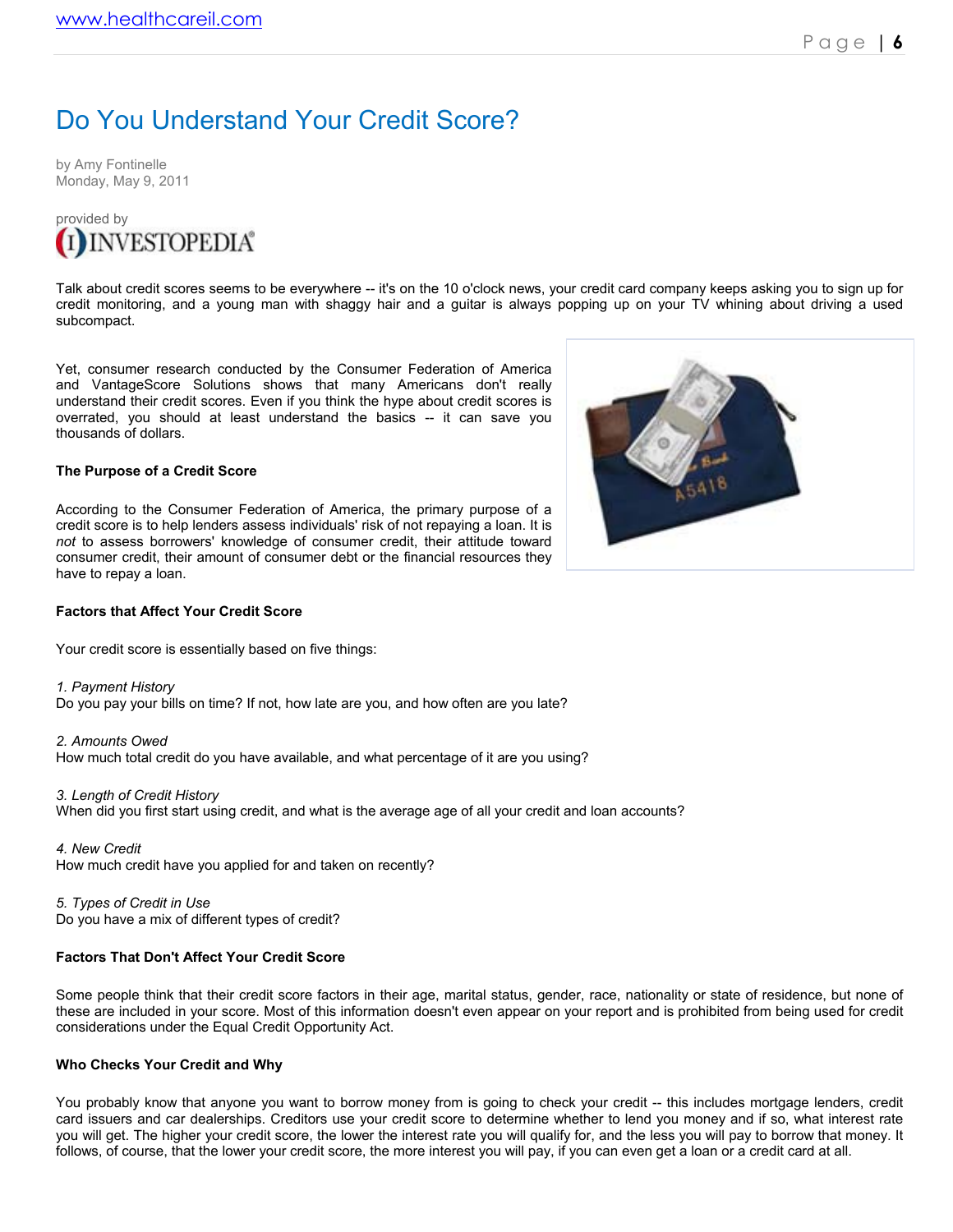But did you know that home insurers, landlords, cell phone companies and electric utilities may also use your credit score? It can be used to determine whether you can get insurance and at what cost, whether to rent you a living space and at what price and whether to require a deposit when you establish cell phone or utility service.

#### **Your Credit Score is Really Three Scores**

There are three major credit bureaus -- Experian, Equifax and Transunion -- and each one calculates your score somewhat differently, giving you three somewhat different credit scores. Ideally, you'd like each of those scores to be at least 720 -- this is the score that will usually qualify you for the best interest rates in today's market.

#### **Learn More about Credit Scoring**

You are entitled to one free copy of your report every 12 months from each of the three credit bureaus (the easiest way to get it is through www.annualcreditreport.com). Looking at your credit report will help you understand what is on your report and what isn't. It will also allow you to check for any mistakes that could be harming your credit score and check for any signs of possible identity theft (like accounts you don't recognize).

The free credit report does not include your credit score, but unless you're planning on making a major purchase that requires credit (like a mortgage or a new car) in the next six months, or you're having trouble getting approved for a credit card, you don't particularly need to know your score. If you do want or need to know your score, you'll have the option to purchase it while you're obtaining your free report.

You may be able to obtain your score for free by signing up for a credit monitoring service the offers a free trial (though it won't be free if you forget to cancel before the end of the trial period) or by applying for a loan and obtaining your score from the lender. If you don't need to know your actual score and just want to get a general idea, there are websites that will help you estimate it.

#### **The Bottom Line**

No matter how much those credit score commercials might irritate you, their underlying message is sound: understanding the basics of credit scoring is essential to managing your finances well. Without that understanding, you could end up wasting money on high interest rates or miss out on achieving goals like home ownership.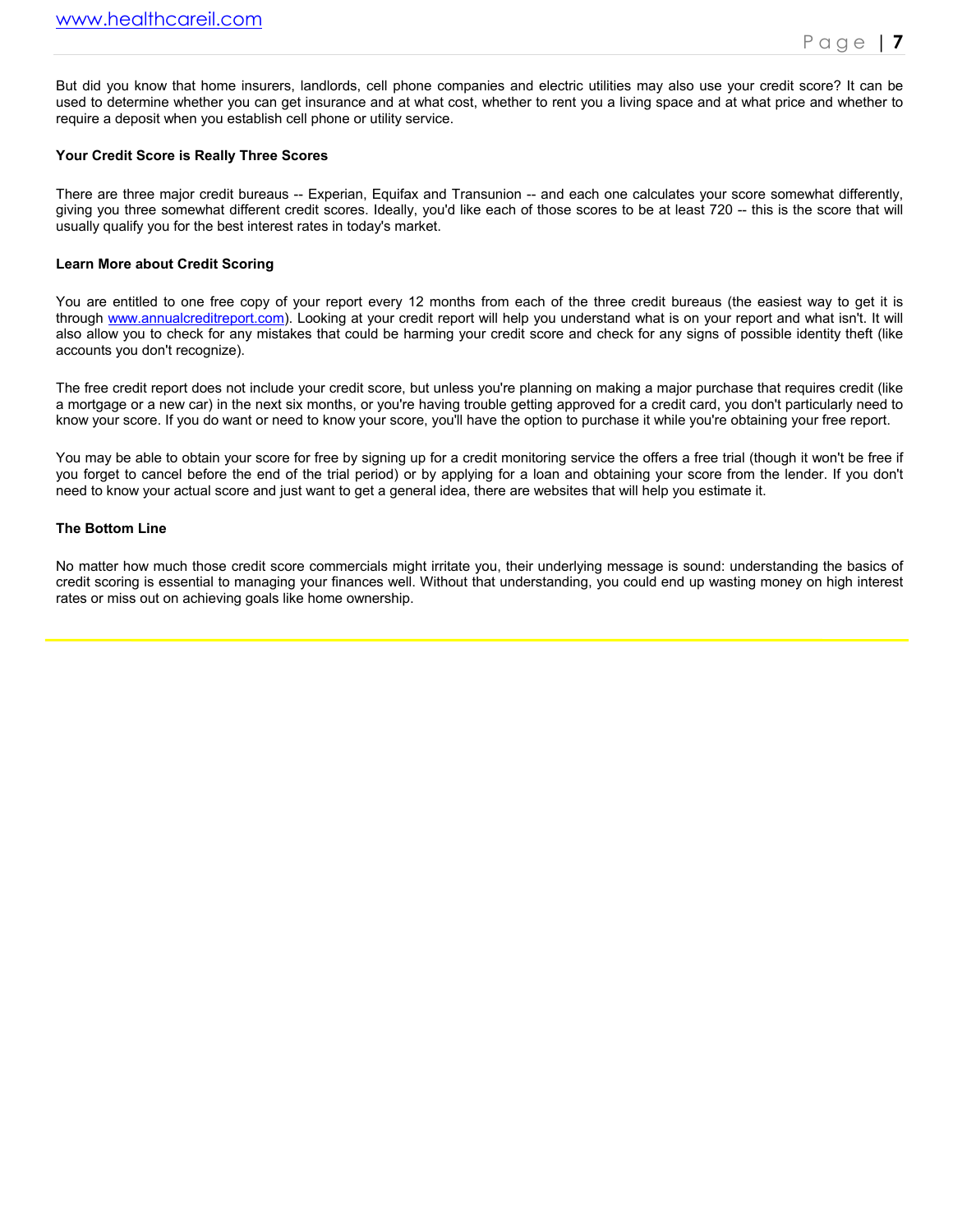## **Counterfeiting threat looms over drug industry**

**Lipitor, Procrit, Viagra most copied drugs; FDA says it's a worldwide problem - especially with online drug sellers** 



The production and sale of counterfeit drugs is a growing problem around the world. Susan Koeppen reports on an investigation into counterfeit drugs and what consumers should avoid when buying prescription drugs.

## (CBS News)

Criminals are looking to cash in on some of the most popular drugs on the market by selling counterfeit drugs and it appears they're putting lives at risk in the process.

"Early Show" Consumer Correspondent Susan Koeppen reported this isn't just a national problem, it's a worldwide problem. Counterfeit drugs, she said, are being produced all around the globe. The pills are often cheaper than the real thing, making them an attractive buy to unsuspecting consumers.

What's worse is counterfeit drugs can be harmful and even deadly for patients. Koeppen said they often lack the active ingredients, or contain dangerous ingredients that can lead to serious side effects. And sometimes the drugs do nothing at all.

The World Health Organization and the Food and Drug Administration (FDA) say it's hard to even put a number on the extent of the counterfeit drug problem. Among the most widely counterfeited drugs are Lipitor, commonly used to treat high cholesterol, Procrit, used to treat anemia and fatigue, and Viagra, an erectile dysfunction.

Ilisa Bernstein, counterfeit drug expert at the FDA's Center for Drug Evaluation and Research, told Koeppen, "Globally, counterfeit drugs are a big concern."

When asked by Koeppen if people are making big money for the pills, Bernstein said, "The counterfeiters prey on the vulnerability of the consumer, and they don't care if they're harming patients."

Getting counterfeit drugs in your local pharmacy is rare, but it does happen, Koeppen said.

More commonly, she reported, fake drugs are bought and sold over the internet. Recently, the FDA accused 294 websites of selling counterfeit drugs to consumers - and demanded they stop.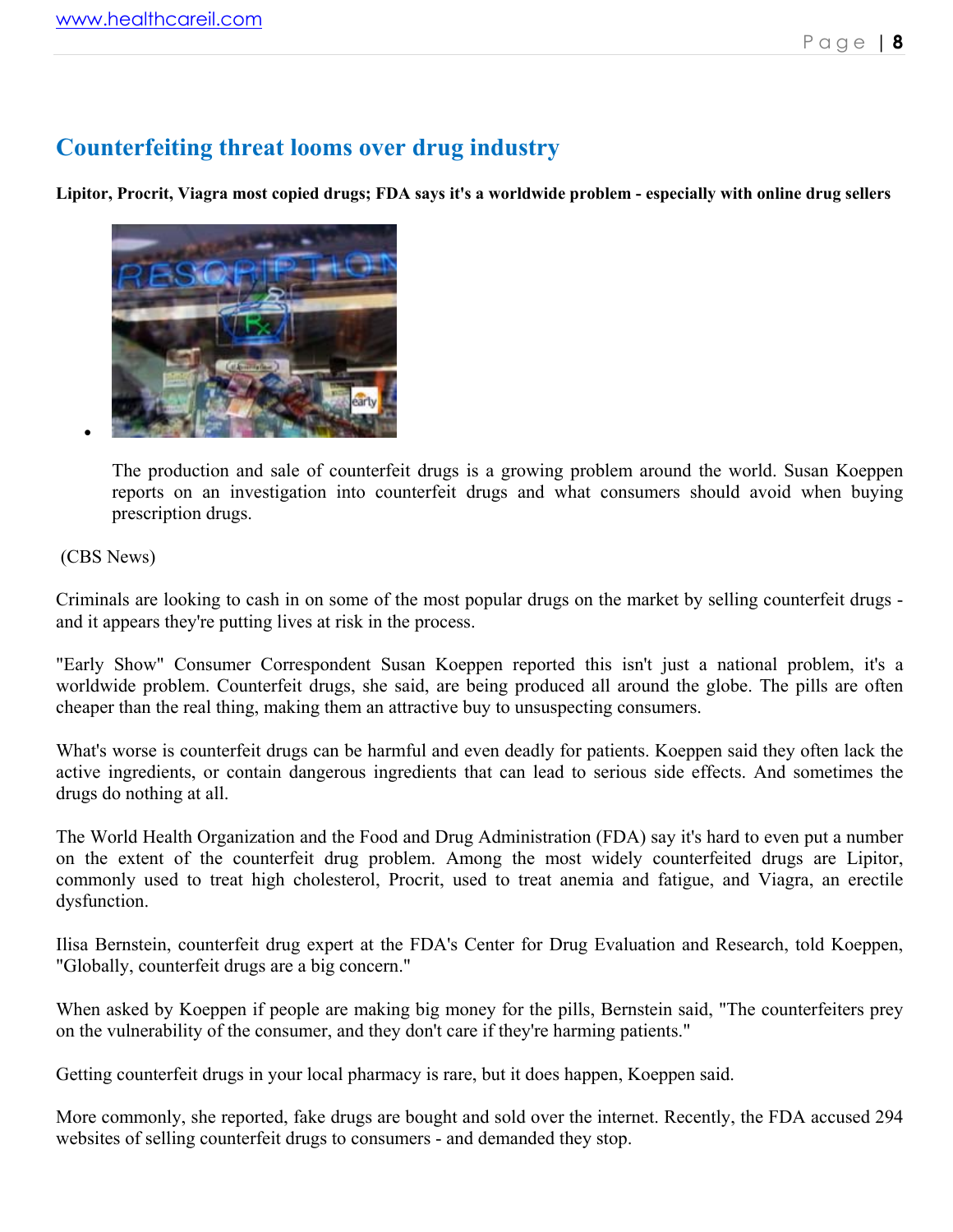Bernstein said, "If I were to show you some counterfeit and some genuine, I bet you wouldn't be able to tell the difference "

Koeppen said, "They're that good?"

Bernstein said, "They're that good."

When the FDA bought Tamiflu from a suspicious website, they got what looked exactly like the real thing.

Koeppen said, "The pills look the same, the packages looks the same, but one is fake?"

Bernstein said, "Yeah."

Turns out the Tamiflu was really just talc and acetaminophen.

"The Early Show" bought packages of Viagra online, and then had them tested by Pfizer, the company that makes Viagra. One package came back real, but the other was fake.

Last year, Pfizer, working with law enforcement, seized approximately 8.3 million doses of counterfeit pharmaceuticals. Of that, approximately 57 percent was Viagra.

When shopping online for drugs, the FDA recommends consumers only shop at state-licensed pharmacies in the U.S., and look for a seal of approval called VIPPS.

Consumers should avoid websites that offer prescription drugs for sale at cheap prices and without a prescription.

Bernstein said, "If the price is too good to be true, it's a red flag that you're not going to get the real drug."

On "The Early Show," Koeppen added the FDA is working with wholesalers and manufacturers and pharmacies to put a tracking system into place so you can track the drug packages and you can tell what should be in the drug supply chain and what should not be. She said counterfeits are being seized everyday globally.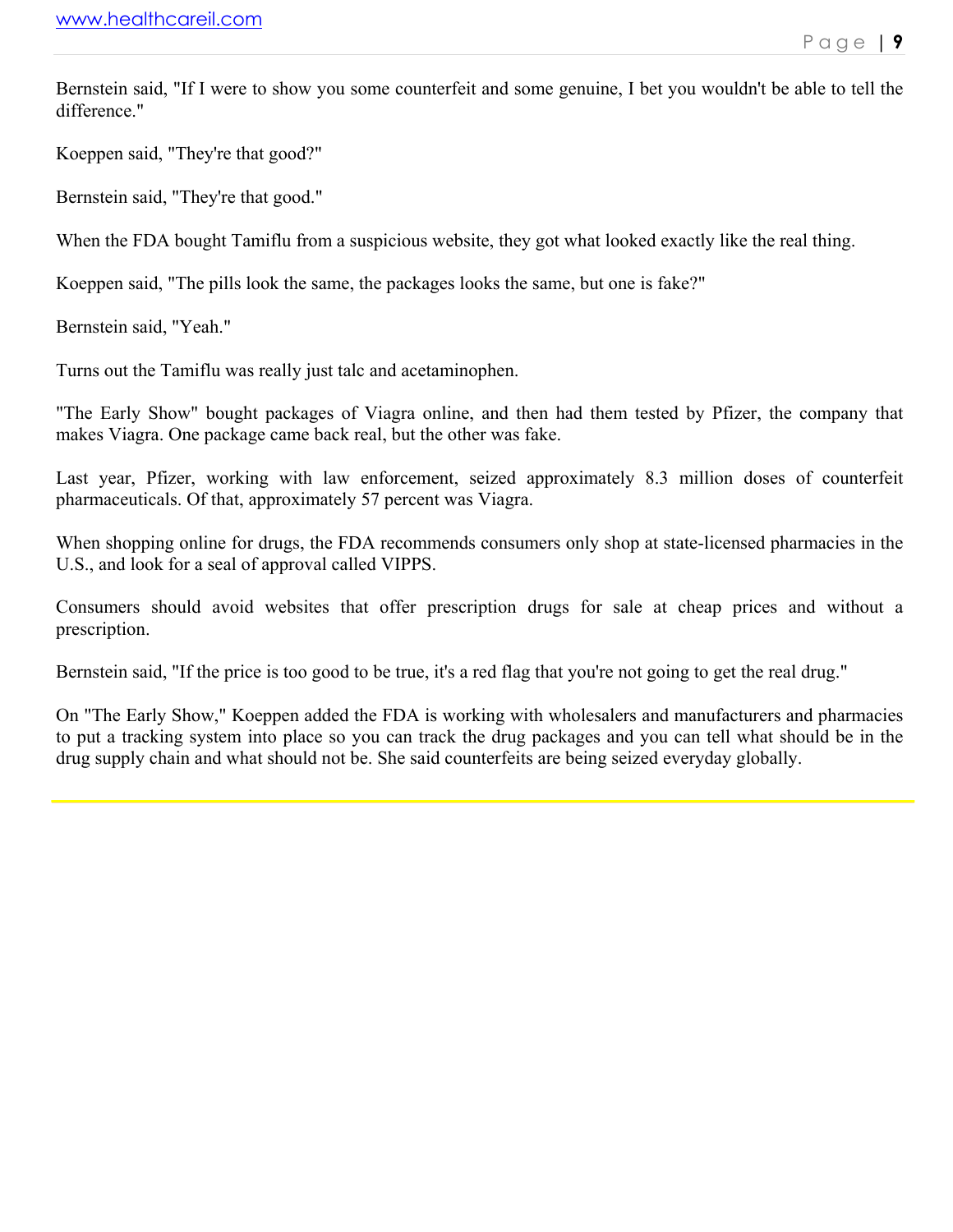# **Health Law to Save \$120 Billion in Initial Years**

*By Drew Armstrong - May 12, 2011 11:03 AM CT Thu May 12 16:03:55 GMT 2011* 

Medicare, the U.S. health insurance program for the elderly and disabled, said the health-care law will save the program \$120 billion in the next five years through lower payments to hospitals and insurers.

About \$50 billion of the savings come from reduced payments to insurers including Humana Inc. (HUM), WellPoint Inc. (WLP) and UnitedHealth Group Inc. (UNH), companies that lead the market in enrollees in Medicare Advantage, the privately run, government- subsidized portion of the U.S. health program.

The savings prove the health-care overhaul that Democrats passed last year is working, Medicare Deputy Administrator Jonathan Blum said.

"Savings are happening," he said by phone. "The program is becoming more efficient. We are promoting payment reforms that are elevating quality, elevating performance and lowering costs."

Cutting spending in Medicare was a major priority of the health-care overhaul U.S. President Barack Obama signed into law in March 2010. The law is projected by the Congressional Budget Office to reduce U.S. deficits by \$143 billion, partly through almost \$500 billion in cuts and savings from the Medicare program in a decade.

Other major savings in the law come from cutting payments to hospitals and providers of medical equipment like oxygen and wheelchairs.

Blum said the savings were in line with expectations by the Obama administration. "We're very much consistent with where we thought we would be," he said.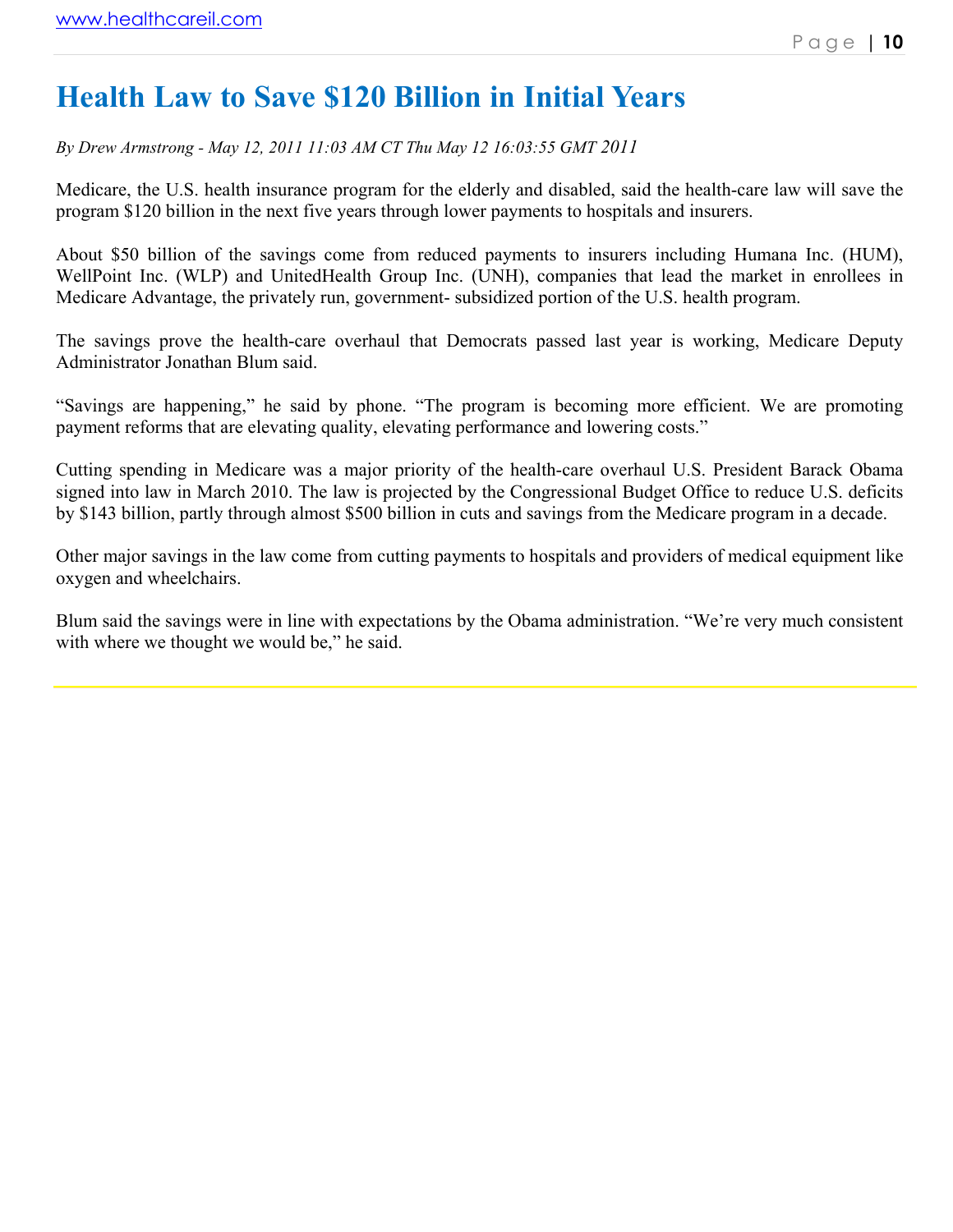# **Finances look worse for Medicare, Social Security**





*AP – FILE - In this May 5, 2011 file photo, Treasury Secretary Timothy Geithner leaves Blair House in Washington, …* 

*By STEPHEN OHLEMACHER and RICARDO ALONSO-ZALDIVAR, Associated Press Stephen Ohlemacher And Ricardo Alonso-zaldivar, Associated Press* – Sat May 14, 12:23 am ET

WASHINGTON – The bad economy is worsening the already-shaky finances of Medicare and Social Security, draining the trust funds supporting them faster than expected and intensifying the need for Congress to shore up the massive benefit programs, the government said Friday.

Both Medicare and Social Security are being hit by a double whammy: the long-anticipated wave of retiring baby boomers and weaker-than-expected tax receipts, according to the annual report by the trustees who oversee the programs.

The Medicare hospital insurance fund for seniors is now projected to run out of money in 2024, five years earlier than last year's estimate. The Social Security trust funds are projected to be drained in 2036, one year earlier than the last estimate. Once the trust funds are exhausted, both programs can only collect enough money in payroll taxes to pay partial benefits, the report said.

More immediate bad news for seniors: After they've gone two years with no cost-of-living increase in Social Security payments, the trustees project a 0.7 percent increase for next year, a raise so small that it will probably be wiped out by higher Medicare Part B premiums for most beneficiaries.

"There can no longer be any doubt or denial: Our nation's Medicare and Social Security programs are unsustainable and will run out of money sooner than expected," said Senate Republican Leader Mitch McConnell of Kentucky.

Congress and the Obama administration are negotiating possible changes to Medicare and other benefit programs as part of a deal to increase the government's ability to borrow. The \$14.3 trillion debt ceiling will be hit Monday, though Treasury officials are taking measures to put off an unprecedented default on government bonds until August, Treasury Secretary Timothy Geithner said.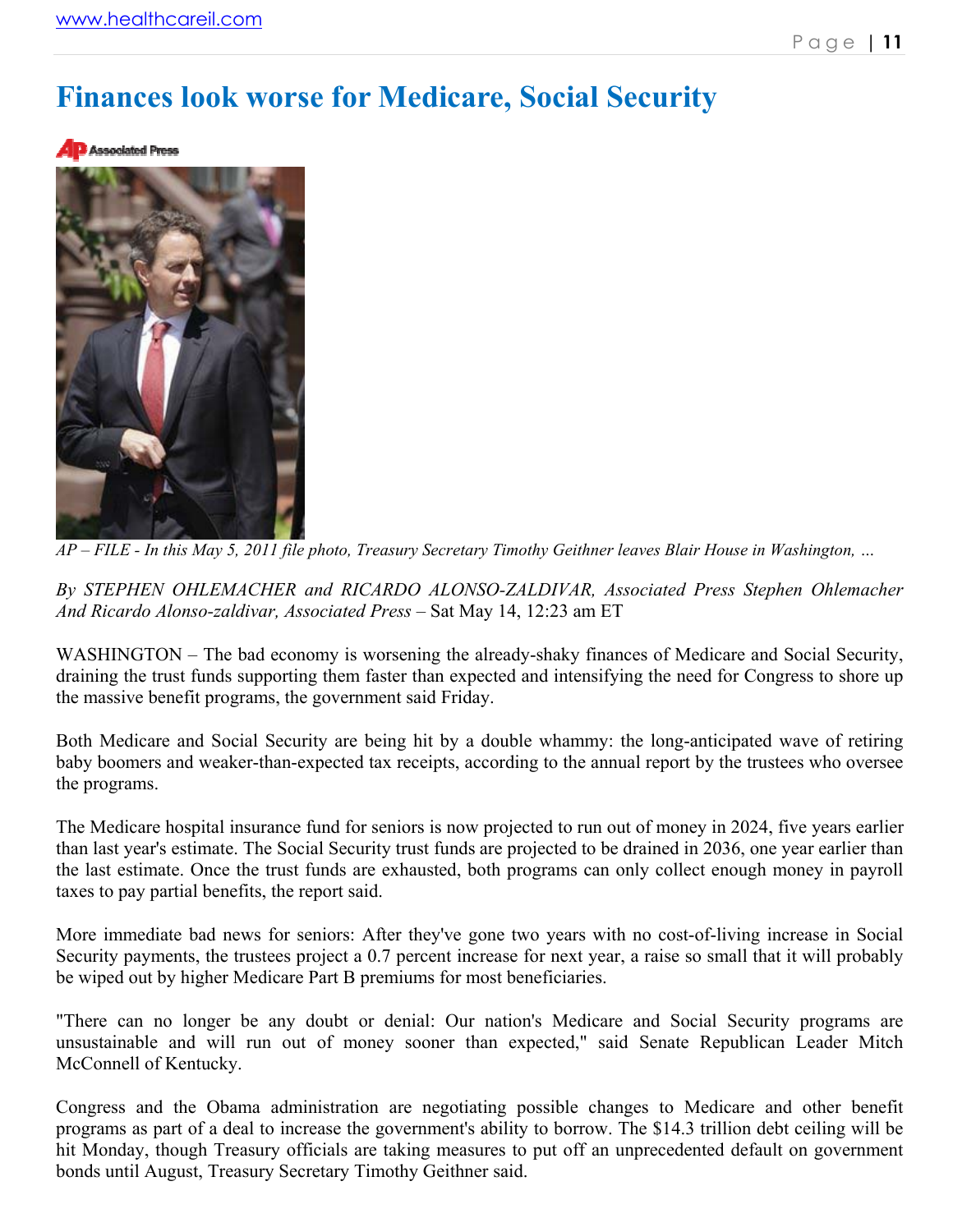Congress is putting off changes to Social Security, but Medicare, the government health insurance program for older Americans, is still on the table.

The longer Congress waits to fix the programs, the more likely it is that lawmakers will be forced to impose tax increases, deep benefit cuts, or both, to save them, the report said. By acting sooner, the trustees said Congress can impose gradual changes that reduce the impact on current beneficiaries and give future retirees time to prepare.

"The financial shortfalls confronting both Social Security and Medicare are substantial and — absent legislation to correct them — quite certain," wrote two of the trustees who oversee the programs, Charles P. Blahous III and Robert D. Reischauer. "Elected officials will best serve the interests of the public if financial corrections are enacted at the earliest practicable time."

The weak economy is hurting Medicare and Social Security because fewer people are working and paying payroll taxes that support the programs, the trustees said. Medicare is in worse shape than Social Security, in part because it is also being hit by rising health care costs.

To illustrate the challenges facing the programs, the trustees calculated the tax increases or benefit cuts that would be necessary to make both programs solvent for the next 75 years.

Fixing Social Security would require an increase in the payroll tax of 2.15 percentage points, or an immediate and permanent 14 percent cut in benefits, the report said. Fixing the Medicare hospital fund would require an increase in the payroll tax of nearly 1 percentage point, or a 17 percent cut in benefits.

If benefit cuts are designed to reduce the impact on current beneficiaries, future retirees will face even more significant changes, the report said.

On the other hand, if the Medicare trust fund is allowed to be drained, the program will collect only enough payroll taxes to pay about 90 percent of benefits. If the Social Security trust funds are drained, the program will collect only enough payroll taxes to pay about 77 percent of benefits, the report said.

Nearly 55 million retirees, disabled people and children who have lost parents receive Social Security benefits, which average \$1,077 monthly. More than 46 million people are covered by Medicare.

Even after the economy comes back, Medicare will still be in trouble. Part of the reason is the cost of modern high-tech medicine. And people are living longer, and having complicated procedures such as bypass surgery and hip replacements later in life.

On top of that, financial projections for Medicare rely partly on assumptions that the trustees' report say are obviously unrealistic or questionable. Those include a 1990s law that would require a 30 percent cut in payments to doctors, and is routinely waived each year by Congress.

The report also raised questions about whether Medicare cuts under Obama's health care plan would be politically sustainable over the long haul.

"It is important to note that the actual future costs for Medicare are likely to exceed those shown by the currentlaw projections in this report," the trustees said.

Six trustees oversee Social Security and Medicare. Besides Geithner, Blahous and Reischauer, the others are Labor Secretary Hilda Solis, Health and Human Services Secretary Kathleen Sebelius and Social Security Commissioner Michael Astrue.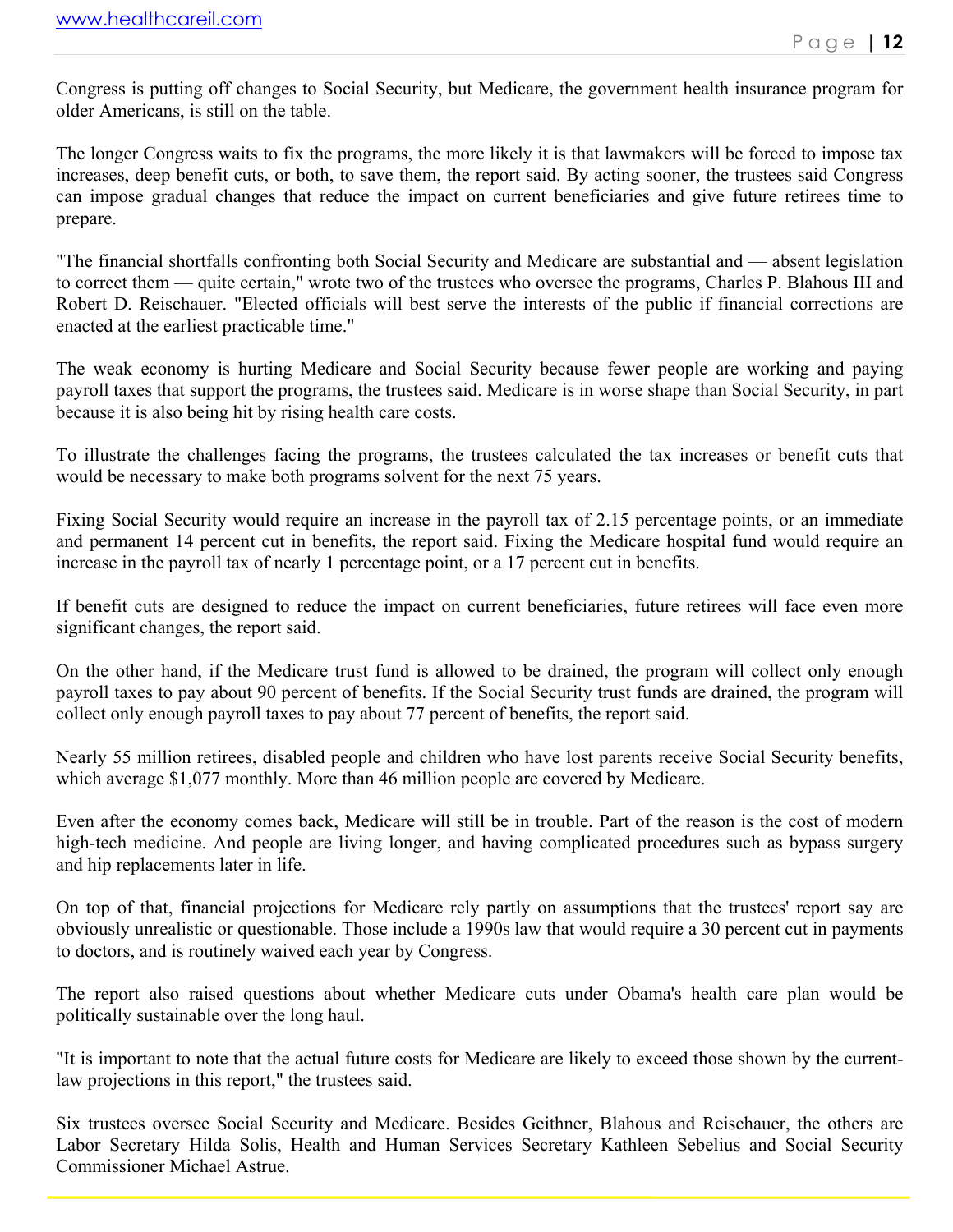## **What Your Hands Reveal About Your Health**

By Lucy Danziger and the staff at SELF May 19, 2011

Health Experts Main



**Happier, Healthier You** 

Our bodies are pretty good at sending out red flags when something's wrong with our health—such as a fever due to infection or itchy hives from an allergic reaction. But sometimes the signs are misleading or easy to miss, even when they're on one of the body parts you look at most: your hands! For instance, did you know that the length of your fingers, the state of your nails and even the shade of your palms can help predict you how healthy you'll be in the future? Check out these little hand signals, and if anything sounds familiar, see your doc today—a bright and healthy future is up for grabs!

### **Swollen Fingers**

**WHAT THEY MEAN:** We all know that salty snacks and PMS can cause bloat. But if you shun the shaker and your rings still don't fit, and if your period isn't due soon, this kind of swelling could suggest hypothyroidism, which means the thyroid gland is underproducing the hormones you need to regulate your metabolism and keep your body functioning properly. Thyroid problems can lead to a sluggish metabolism, weight gain and water accumulation, explains Jenny Kim, M.D., a dermatology professor at the University of California

 in Los Angeles. Untreated hypothyroidism can cause fatigue, low libido and even (at extreme levels) heart failure. A simple blood test will show if your thyroid is underperforming, and doctor-monitored synthetic hormone pills can help your hormones—and your fingers—return to normal.



## **Red Palms**

**WHAT THEY MEAN:** Itchy, burning red palms may point to eczema, a chronic skin disorder that can worsen when you're stressed; to limit irritation, avoid potential chemical triggers by opting for soapless cleansers and wearing gloves when cleaning or gardening. If those don't help, redness could indicate an allergy to nickel in jewelry, chemicals in products, or antibiotics (and symptoms might show up on other parts of your body beyond the palms of your hands). Such allergies are usually more annoying than ominous, but your physician can tell for sure by doing a patch test and pinpointing what to avoid, Dr. Kim says. One exception: If you're pregnant, don't sweat red palms. During pregnancy, blood flow increases throughout the body, causing temporary redness in more than half of expecting women.

### **Pale Fingernails**

**WHAT THEY MEAN:** "Nails should turn white when you press on them, then return to pinkish when you release," says Anthony Martinez, M.D., assistant clinical professor of medicine at the University of California in San Diego. "If your nail stays white for more than a minute or two, you may have anemia or low iron." Iron deficiency can lead to fatigue or, in serious cases, heart problems, so you'll want to alert your doctor. To dodge a deficiency, fill up on iron-rich foods (such as lean meats, spinach and other dark green veggies, legumes, and nuts and seeds like almonds and pumpkin seeds) and foods with vitamin C, which aids iron absorption.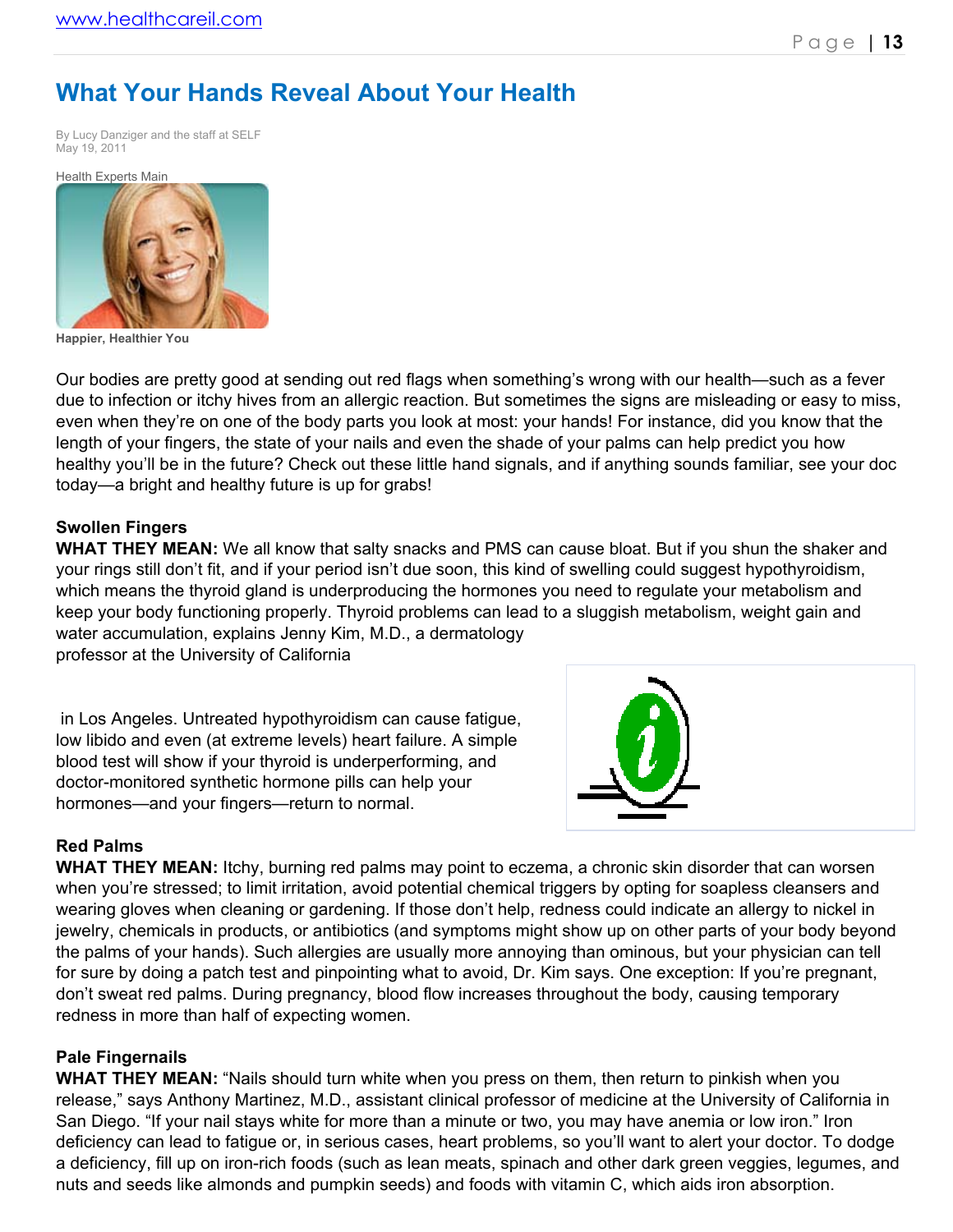### **Numb, Blue Fingertips**

**WHAT THEY MEAN:** Blue-hued fingers may signal a condition called Raynaud's disease, a temporary blood vessel spasm that constricts blood flow to the fingers (hence the numbness) and occurs in five to ten percent of all people. "It's more common in women and typically triggered by cool temperatures or stress," Dr. Martinez says. Raynaud's is chronic, but it's not a huge health worry unless numbness lasts more than an hour, in which case your fingers are actually imperiled—head to the ER! Stave off a crisis by keeping circulation healthy: Cut out cigarettes and go easy on caffeine, as both constrict blood vessels, and hit the gym regularly to keep your blood pumping.

### **Discolored Nails**

**WHAT THEY MEAN:** Off-color nails can result from fungus but may also warn of diabetes. "Diabetics' immune and vascular systems can be impaired, creating an environment that allows bacteria and fungi to flourish," Dr. Kim says. Look for green discoloration (yikes!) or thick, dark-yellow nails that detach from the bed (double yikes!). Your M.D. can tell you about habits that keep blood sugar in check, such as swapping out processed foods for healthy complex carbs. If there's fungus, prescription meds can help clear it up; it not, nails might be yellow from dark polish. Applying tooth-whitening products to nails can help.

### **Short Index Fingers**

**WHAT THEY MEAN:** Women with pointer fingers smaller than their ring fingers may have a heightened risk for osteoarthritis and polycystic ovarian syndrome, a hormonal disorder that can disrupt fertility. The upside? A lower risk for heart disease. "More exposure to testosterone in utero, which relates to skeletal health, fertility and cardiovascular development, may also create longer ring fingers," says John Manning, Ph.D., author of The Finger Ratio. "But don't regard your ratio as a definite indicator of risks—or immunity to them." Controlling your weight protects your joints, fertility and heart, regardless of finger length. Aim for a body-mass index between 18.5 and 25 (calculate yours at Self.com.)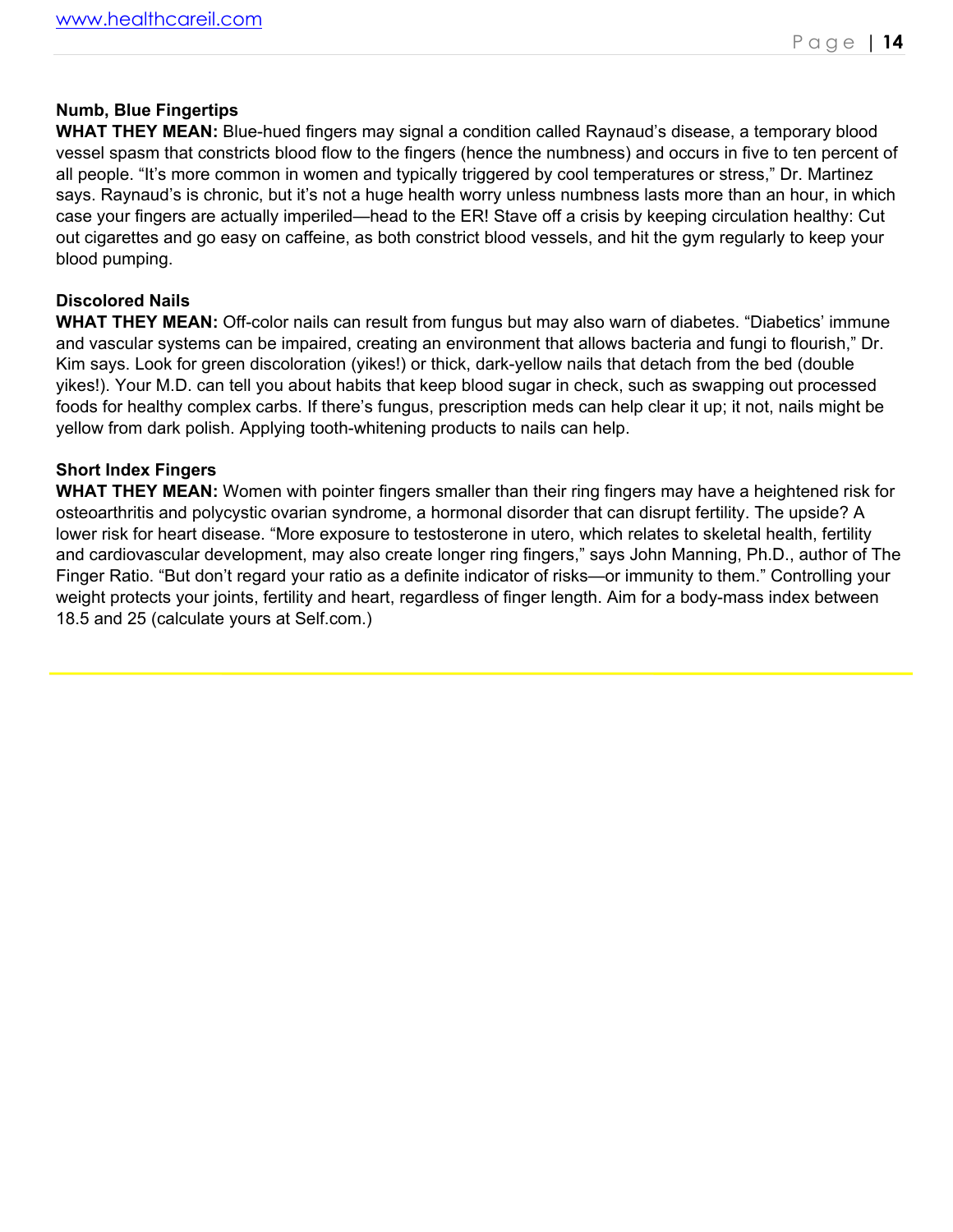# **10 Free Ways to Speed Up Your PC**

**By GalTime Nerd Chick Andrea Eldridge**



Does it feel like you can make a pot of coffee and clean the kitchen all in the time it takes for your computer system to boot up? Do you find yourself daydreaming of dropping it off the top of your office building while you're waiting for web pages to load? If it seems like your computer is running slower every day, here are some things to do to get your "old reliable" running in tip-top shape. Of course, budgetsavvy Nerd Chicks are always looking for ways to save some dough, so we've made sure they are all free.

#### 1. Get Rid of the Nasties

 Viruses and spyware don't always break your computer, but they do always slow it down. They're more common than you may think, and can hang out in your system, gumming up the works, without you even knowing it. Microsoft Security Essentials is a great, easy, allin-one solution to keep your computer healthy and running in top form. Download it here.

#### 2. Update Your OS

Windows issues updates all the time. These can patch holes in the software, closing vulnerabilities that viruses and spyware exploit, and generally make Windows run better. If you're running Windows XP, right click on the My Computer icon on the desktop, select Properties and click on the Automatic Updates tab. Make sure you set them to download and install automatically.

#### 3. Purge "Bloatware"

 Still have that Norton Trial software installed from when you bought your machine three years ago? Get rid of it! Every time it pops up a window "reminding" you to buy it, I'm guessing a little voice in your head mutters unpleasant things. It's also slowing down your system as the antiquated software runs in the background. Search for "Norton Removal Tool" (or "McAfee Removal Tool") to make sure that you get the software fully uninstalled.

#### **4.** Speed Your Startup

 MSConfig is a tool built in to most versions of Windows. Even novice computer surfers can use this tool to stop programs from starting automatically every time you boot up. While certain things are necessary for Windows to function, if your system is trying to turn on iTunes, your printer, and Adobe every time it boots up, the poor thing's got a lot of things to get going before it can launch your Sudoku. Click the "Start" button. If you have a search option, type "msconfig" into the search field. If you don't have a search option, but have a "Run" button on the startup menu, click that instead. When you do this, a window will appear on screen with the word "Run:" next to a blank text field. Type "msconfig" in the blank text field and press "Enter". Click the "Startup" tab at the top of the menu. Uncheck the boxes next to programs that you don't need during startup – but only programs you recognize! Click the "Apply" button, then select "OK", and restart your computer. I can almost hear your computer sighing in relief from here.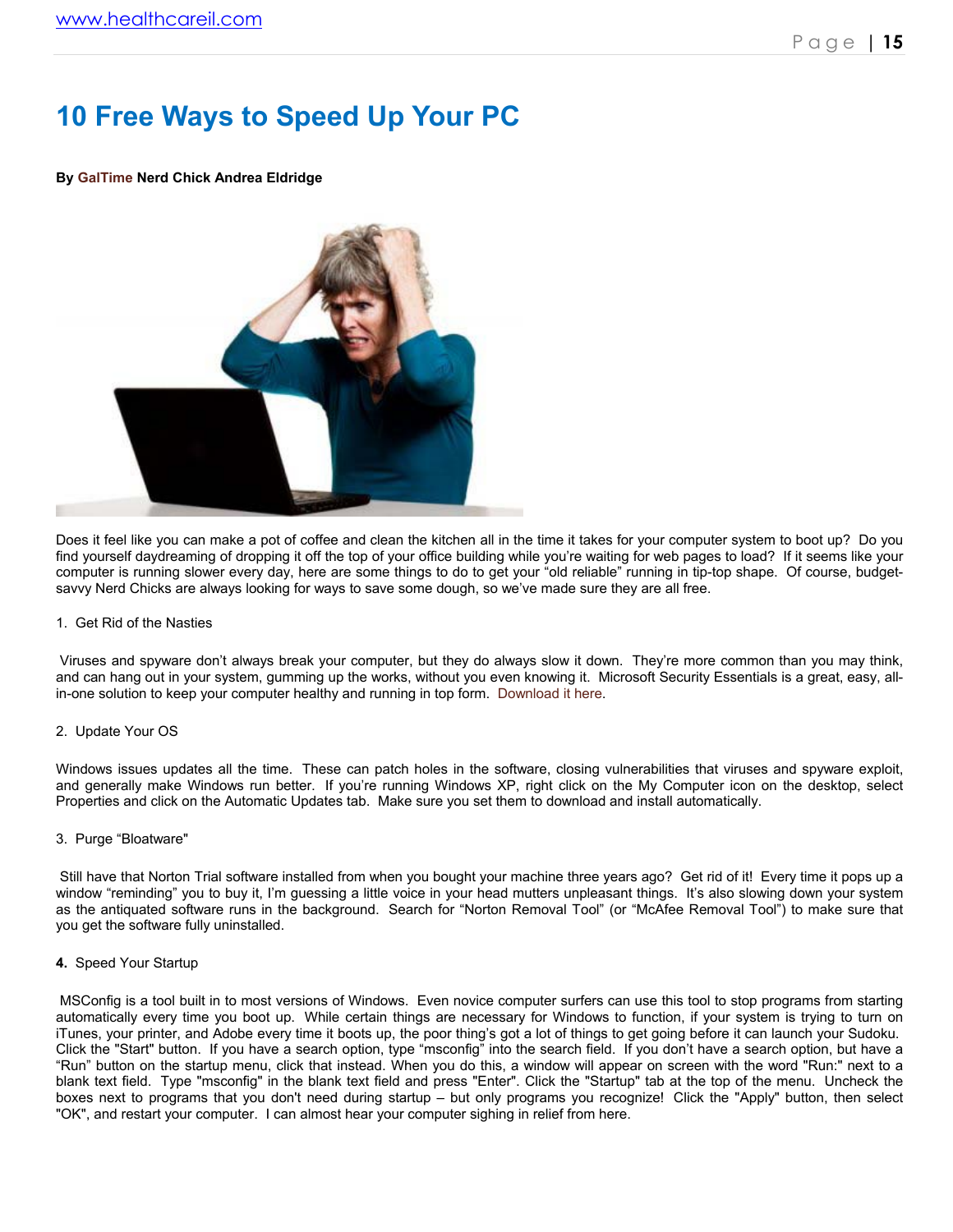#### 5. Defrag Your Hard Drive

Every time you save a file, or update software, your hard drive stores each new thing in chronological order. This means that when you launch Word, your system has to search all over your hard drive to find all the pieces that have been stored over the months, or years. Defragging simply means that your hard drive will take all the "like" things and put them together, allowing programs to launch and work faster. Windows 7 comes configured to defrag automatically, however Windows XP users will need to start the process manually. From the Start menu, right-click the "My Computer" option. Select "Manage" and choose disk defragmenter under the Storage section. Keep in mind that the process can take several hours, so set it to run at night. Also, remember to disable your system's hibernate mode & screen saver before starting.

#### 6. Repair the Registry

Your system's registry is like your hard drive's table of contents. If there are incorrect entries, it can take your drive longer to find all the pieces of data it needs to launch and run programs. Glary Utilities is a great free application that you can install to quickly and easily fix registry errors and optimize your system's performance. Download the free version here.

#### 7. Clear Out the Cookies

Every time you visit a website, it stores little pieces of itself, or programs, on your system. The idea is that the next time you visit the site it will load that content faster. The problem is that it's rare that we return to the same sites and see the same things over and over again. Instead, the process of digging through several MBs of temporary internet files will lead all websites to load more slowly. Clear out your cache with CCleaner , a top rated free software program for cleaning out temporary files and making your system run at its best. One tip: use the cookies tab to select cookies you want to keep from sites you visit often and/or want to continue to login to automatically (like your email, or your bank).

#### 8. Clean it, No Really!

Your computer has a fan in it that draws in air to cool the CPU and components. If this fan or vent becomes clogged with dust, pet hair, or other nasties, your system can overheat, causing it to run more sluggishly and eventually break. Grab a can of air and take your PC outside for a field trip. Don't just blow into the intake vent: open the case, don't blow air too closely at the components, and blow dust away from the case.

#### 9. Ditch Internet Explorer

There are many alternative browsers you can use to access the Internet. Most techies agree that Google's Chrome is the fastest option that doesn't compromise compatibility.

#### 10. If all else fails…

A surefire way to ensure that your system is running as close to good-as-new as you can hope to get is to back up your data, format your hard drive, and reinstall Windows. Keep in mind that you will need to reinstall all of your software, including office. Don't forget to install your anti-virus and anti-spyware before surfing the net!

Getting on a regular maintenance schedule will save you, and your trusty computer, much pain and suffering. Especially if these tips keep you from drop kicking your PC off the roof! If you're struggling with any of these steps, or want more info, check out my website, www.callnerds.com.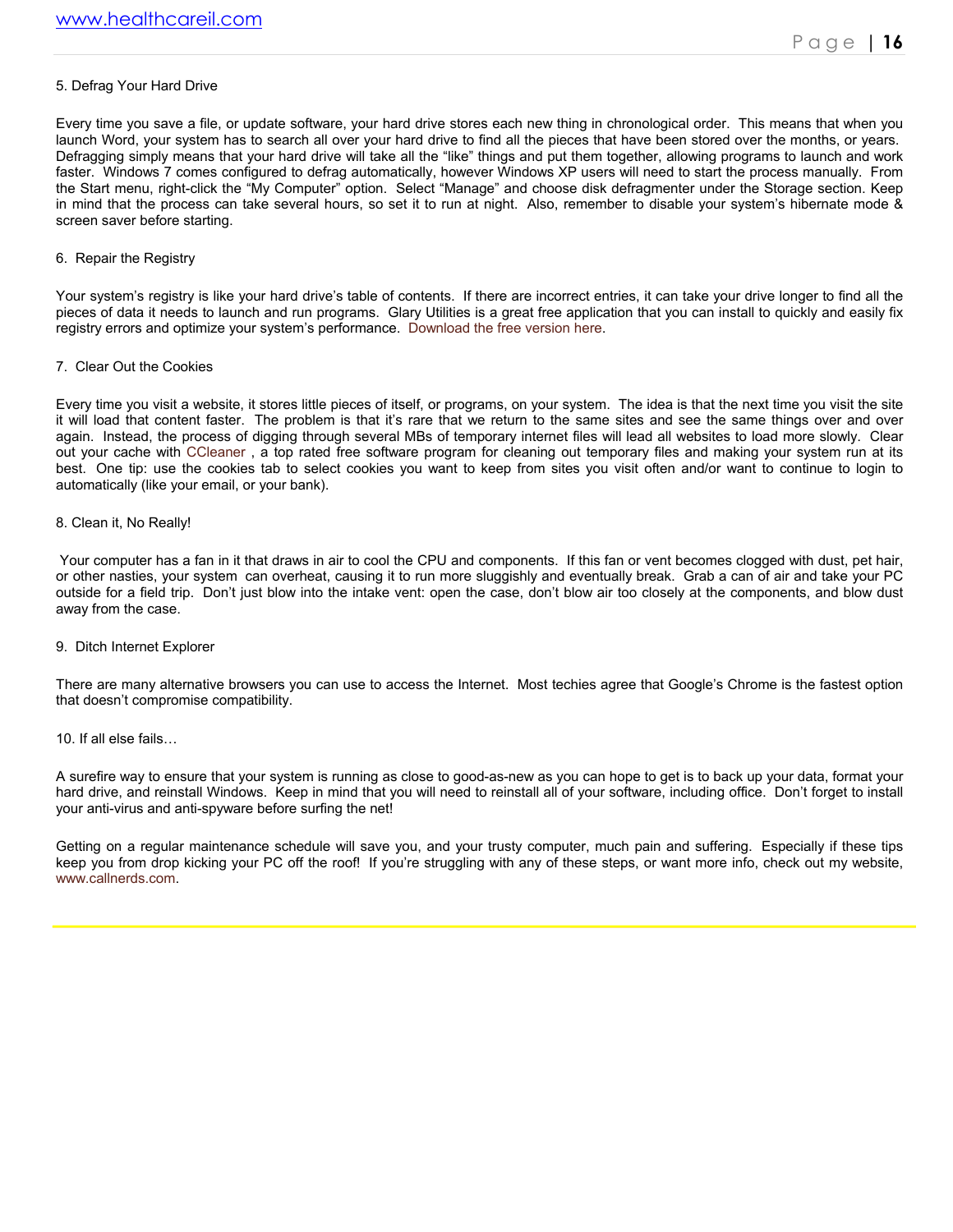## **Retirees face squeeze on health care costs**

## **Few know how much they will spend on health care in retirement despite Medicare.**

By Guy Boulton of the Journal Sentinel

May 21, 2011 |

Think you won't have to worry about health care costs once you're covered by Medicare?

Think again.

Women who retired last year will need an average of \$93,000 in savings to pay for health care expenses in retirement, according to an estimate by the Employee Benefit Research Institute. Men will need \$65,000.

That's an average. And that's just for the people who retired last year. The amount will be considerably higher for people retiring in coming years. And these estimates don't include the cost of a nursing home or other long-term care.

Yet few people are aware of how much they will spend on health care in retirement despite being covered by Medicare.

"They don't have a clue," said Jim Fritsch, a retiree. "They're not ready for it."

Fritsch spends a bit more than \$300 a month on supplemental insurance, and he's fairly typical.

Premiums for supplemental insurance, or Medigap, cost \$2,160 to \$2,700 a year in the Milwaukee area for someone who is 75. Medicare Part B, which covers physician fees and other services, runs \$1,157 this year. And Medicare Part D, the prescription drug benefit, averages \$528 this year in Wisconsin.

That works out to \$3,845 to \$4,385 a year - \$7,690 to \$8,770 for a couple - at the age of 75.

That doesn't include deductibles or expenses for dental care, eyeglasses or hearing aids.

The cost can be considerably less for people who opt for a Medicare Advantage plan in place of Medigap insurance. But those plans typically have higher deductibles than Medicare supplemental plans.

"It takes a good chunk out of your savings," said William Reeves, 78.

One in four people covered by Medicare spent 30% or more of their income on health expenses, including longterm care, in 2006, according to a brief by the Kaiser Family Foundation, which does research on health policy.

That percentage is certain to increase as the rise in health care costs continues to outpace incomes.

Median out-of-pocket spending on health care - meaning roughly half will spend more and half less - is projected to reach 19% this year and to exceed 25% of retirees' income in 2020.

Those figures include long-term care, which costs more than \$70,000 a year. It's a cost that few people can bear for long, and that everyone hopes to escape.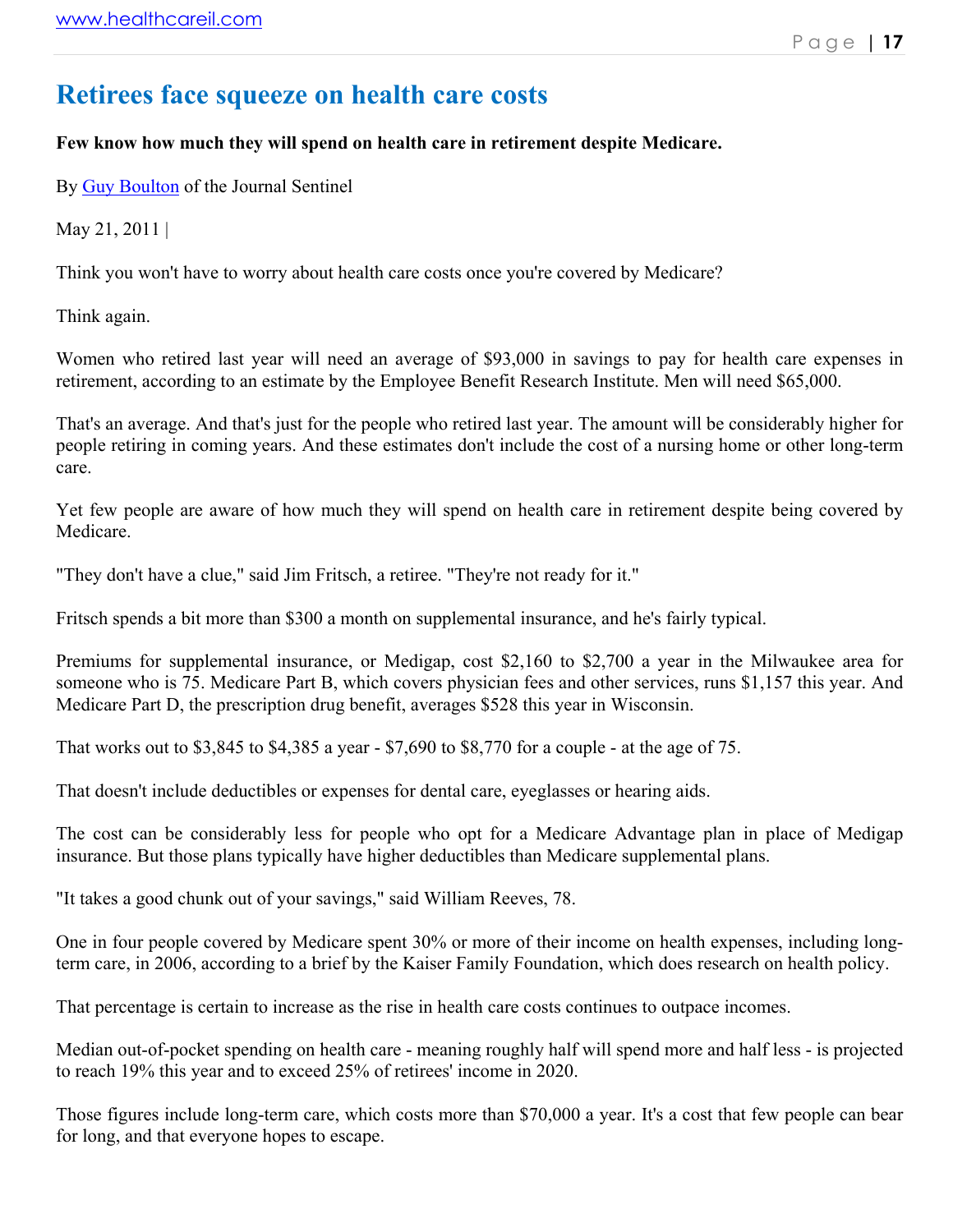Yet an estimated 24% of the people who retired last year will need more than a year of nursing home care, and 9% will need more than five years of care, according to the Center for Retirement Research at Boston College.

## **Medicare in disrepair**

All this awaits retiring baby boomers - a sizable number who haven't saved enough for retirement and who are less likely to have pensions.

At the same time, Medicare is seriously underfunded. And economists across the political spectrum agree that the program in its current form isn't sustainable.

"The fact is the program is not solvent, and there are going to be changes to it at some point," said Paul Fronstin, a senior research associate with the Employee Benefit Research Institute. "The question is what those changes will look like."

House Republicans, spearheaded by Rep. Paul Ryan (R-Wis.), have proposed capping the value of Medicare coverage in future years. That would shift some costs to future retirees, although Ryan's proposal would include subsidies for people with limited incomes.

For their part, Democrats have placed their hopes largely in slowing the rise in Medicare spending through a mix of price controls and reforms to make the health care system more efficient.

What is clear is no one expects Medicare coverage to become more generous. The result could be larger co-pays, higher premiums and fewer benefits.

"One way or another, it comes down to needing more money," said Anthony Webb, a research economist with the Center for Retirement Research at Boston College.

Yet many people already are spending a large share of their income on health care, and that percentage will increase even without significant changes in Medicare.

## **Little savings**

How much more some people can afford is a question.

Half of all Medicare beneficiaries had incomes of less than \$21,000 last year, according to the Kaiser Family Foundation. They also had few assets.

Among those covered by Medicare, half had:

Less than \$2,095 in retirement accounts.

Less than \$60,025 in home equity

Less than \$30,287 in financial assets,

"I don't see how some make it," said Reeves, the retiree.

Reeves, who has a pension, knows he's relatively lucky. But health care costs still are a major expense for him.

"I didn't expect it to be this costly," he said. "And the older you get, the higher it goes up."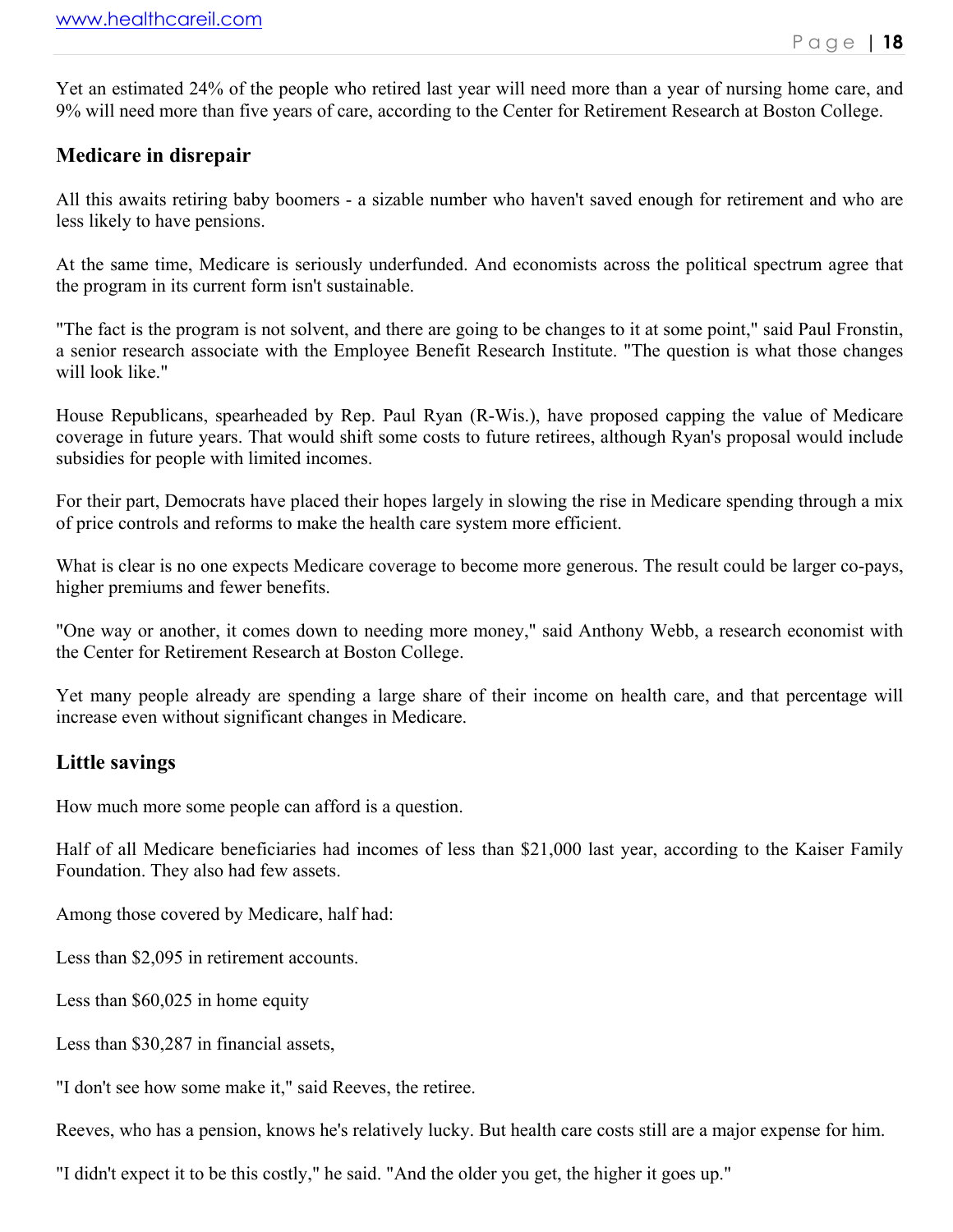What someone will spend on health care in retirement varies wildly and is impossible to predict. For certain, the burden is heaviest for those who are the oldest, in poor health or with modest incomes. But it also depends on when people retire, how long they will live, their health and, to a large degree, fate.

The biggest unknown is how long someone will live. But 50% of the women who turned 65 last year are expected to live to 84, and 25% are expected to live until 90. For men, 50% are expected to live to 81 and 25% to 87.

That complicates projecting future expenses.

"Everybody sort of thinks they are going to do well," said Pamela Herd, an associate professor of public affairs and sociology at the University of Wisconsin-Madison.

## **Wild card**

Most people expect to work longer. But whether they will have that option varies with educational level and health. And Herd noted that studies show that older people face discrimination in the job market.

The biggest wild card is long-term care.

"For most people, long-term care insurance is Medicaid," Herd said.

Roughly two-thirds of the people in Wisconsin nursing homes are covered by Medicaid.

That's not a heartening prospect. People must deplete their assets, and any income from Social Security or a pension goes toward the cost of their care. They are allowed to keep \$45 a month for personal expenses.

"That's the biggest financial risk for a senior," said William Kravit, president of FHK Senior Insurance Services in Milwaukee.

Long-term care insurance is an option, but the policies are expensive and complicated.

Even people lucky enough to avoid the cost of long-term care are likely to find themselves spending more on health care in their retirement than they ever expected - and the expense is almost certain to be a lot more in coming decades.

"To make it, you are going to have to have a lot of money in that bank when you retire," Reeves said.

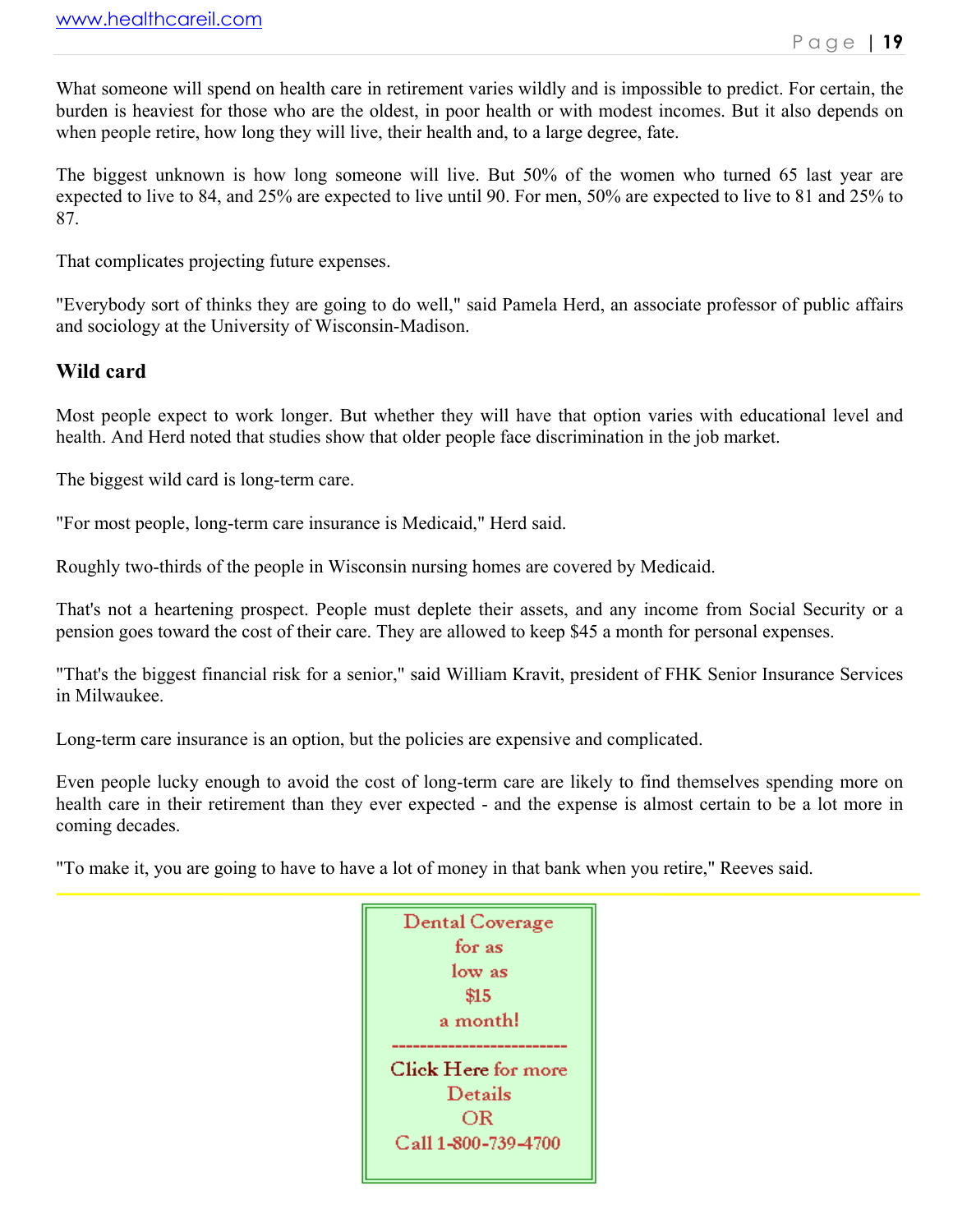## **America's Best Affordable Places, 2011**

By Venessa Wong and Jennifer Prince, Bloomberg Businessweek May 27, 2011 Provided by:

# Bloomberg<br>Businessweek

As the old saying goes, you get what you pay for. Unfortunately in real estate, value is a trade-off. Someone in Manhattan is willing to pay \$2,200 per month to rent a studio apartment so as to be near jobs and cultural amenities, sacrificing square footage. For someone in Las Vegas, where housing is inexpensive—the city's median home value is about \$115,000, according to real estate site Zillow.com—and the labor market is tough, the reverse is true. What if you could have both proximity to work and quality of life at an affordable cost?

While this may sound too good to be true, it's the status quo in some places.

In an exclusive ranking for Businessweek.com, Bloomberg Rankings analyzed government-gathered data on more than 3,000 counties across the U.S. to select the best affordable place in each state. We then scored each county by state. Next we tallied the top-ranked county in each state to arrive at a national ranking. Factors that were most heavily weighted include housing cost, crime, unemployment, and educational attainment in the county, in addition to such other metrics as family income, poverty, commute time, air quality, diversity, and share of families with children.

The Midwest made out well in the ranking. No. 1 on Bloomberg's list: North Dakota's Cass County, home to Fargo and West Fargo.

Other areas with high scores include Brown County, S.D., Cleveland County, Okla. (in the West South Central region), Story County, Iowa, and Olmsted County, Minn.

Coastal states with high unemployment such as California, Florida, and Rhode Island ranked lower, as did states with a generally high cost of living, such as Hawaii.

## **Job Opportunities a Big Lure**

Housing is a major factor in making a place affordable—and attractive. According to recently released results from the Census Bureau's 2010 Current Population Survey, housing is the main reason people relocate: Of people who moved in 2010, 43.7 percent did so for such housing-related reasons as finding a new or better home, cheaper housing, or a neighborhood with less crime.

That's just part of the picture. "People follow jobs and not low-cost housing," says Lawrence Yun, chief economist and senior vice-president of research at the National Association of Realtors. "North Dakota has been doing well because of job growth while Las Vegas and Cleveland continue to struggle—all [are] very affordable markets," he says.

About 16.4 percent of people in the U.S. who moved in 2010 did so for employment-related reasons, says the Census Bureau's survey.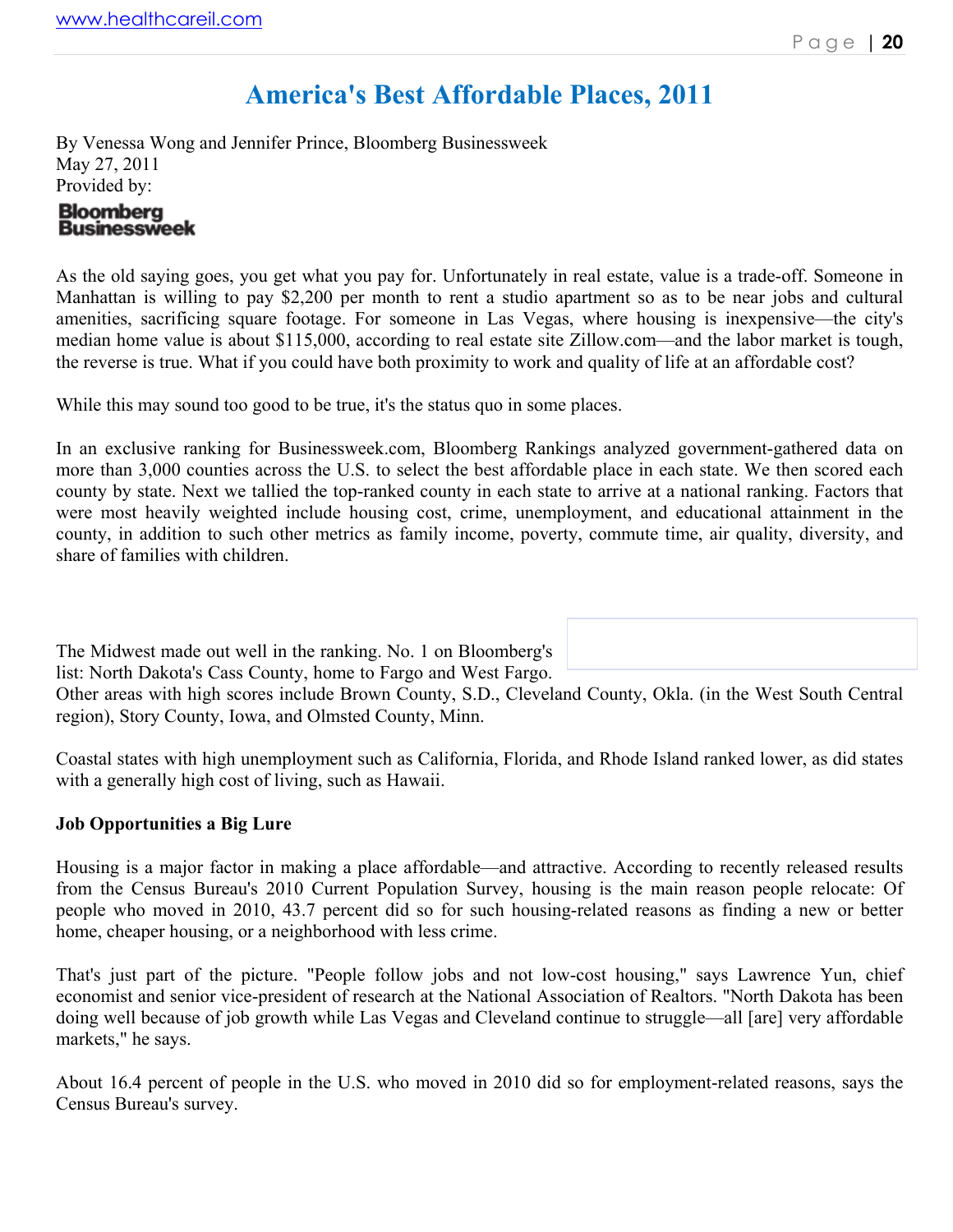Even in these best affordable places, it's wise not to expect Utopia. In Cass County, for example, flooding is common in the Red River Valley. This year, the river crested in the Fargo area at 38.75 feet in April, according to the National Weather Service, making it the fourth- highest flood on record. It has since declined slowly.

Still, when it's not flood season, Cass County can be an attractive place to live. Unlike many places with nice homes, clean air, low crime, and a strong job market, it's accessible to the average income earner, too.

Here are the 10 American best affordable places to live:



No. 10 - Cumberland County, ME. Photo: Getty Images

### **No. 10: Cumberland County, Maine**

Population: 276,529 Median family income: \$68,707 Households spending more than 30 percent income on housing: 37.3 percent Unemployment: 6.4 percent Adult population with bachelor's degrees: 38.3 percent Major cities: Portland, South Portland, Yarmouth

Luxury homes can be found in Cumberland County areas such as **Freeport**, Falmouth, and Yarmouth, shows a search on luxuryportfolio.com, but Zillow.com estimates the median list price in the area is about \$250,000. The Portland area is the state's main economic hub and provides high-quality, affordable housing and excellent school systems, according to Maine Medical Center. It also has a low violent crime rate—not to mention great shopping: Freeport is home to L.L. Bean and numerous outlet stores.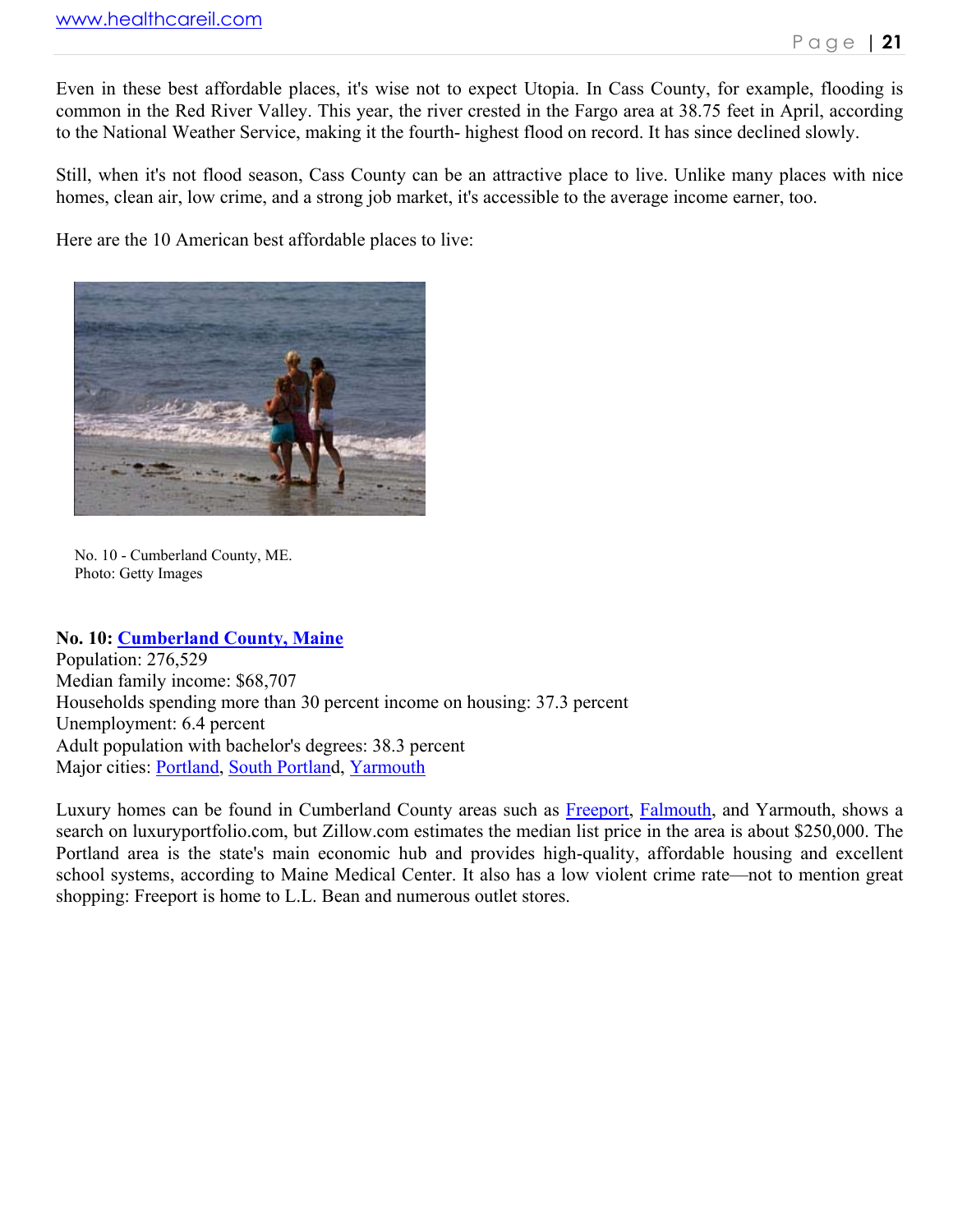

No. 9 - Lafayette Parish, LA. Photo: Getty Images

**No. 9: Lafayette Parish, Louisiana** Population: 212,684 Median family income: \$59,910 Households spending more than 30 percent income on housing: 25.4 percent Unemployment: 6.6 percent Adult population with bachelor's degrees: 27.7 percent Major cities: Lafayette, Scott

The population of Lafayette Parish has expanded quickly, growing by 16.3 percent from 2000 to 2010, above its 15.6 percent growth rate from 1990 to 2000, according to U.S. Census Bureau data. The area has several communities that have been recognized for quality of life, including Youngsville, Lafayette, and Broussard.



No. 8 - Pulaski County, AR. Photo: Getty Images

## **No. 8: Pulaski County, Arkansas**

Population: 383,347 Median family income: \$57,324 Households spending more than 30 percent income on housing: 26.2 percent Unemployment: 7.3 percent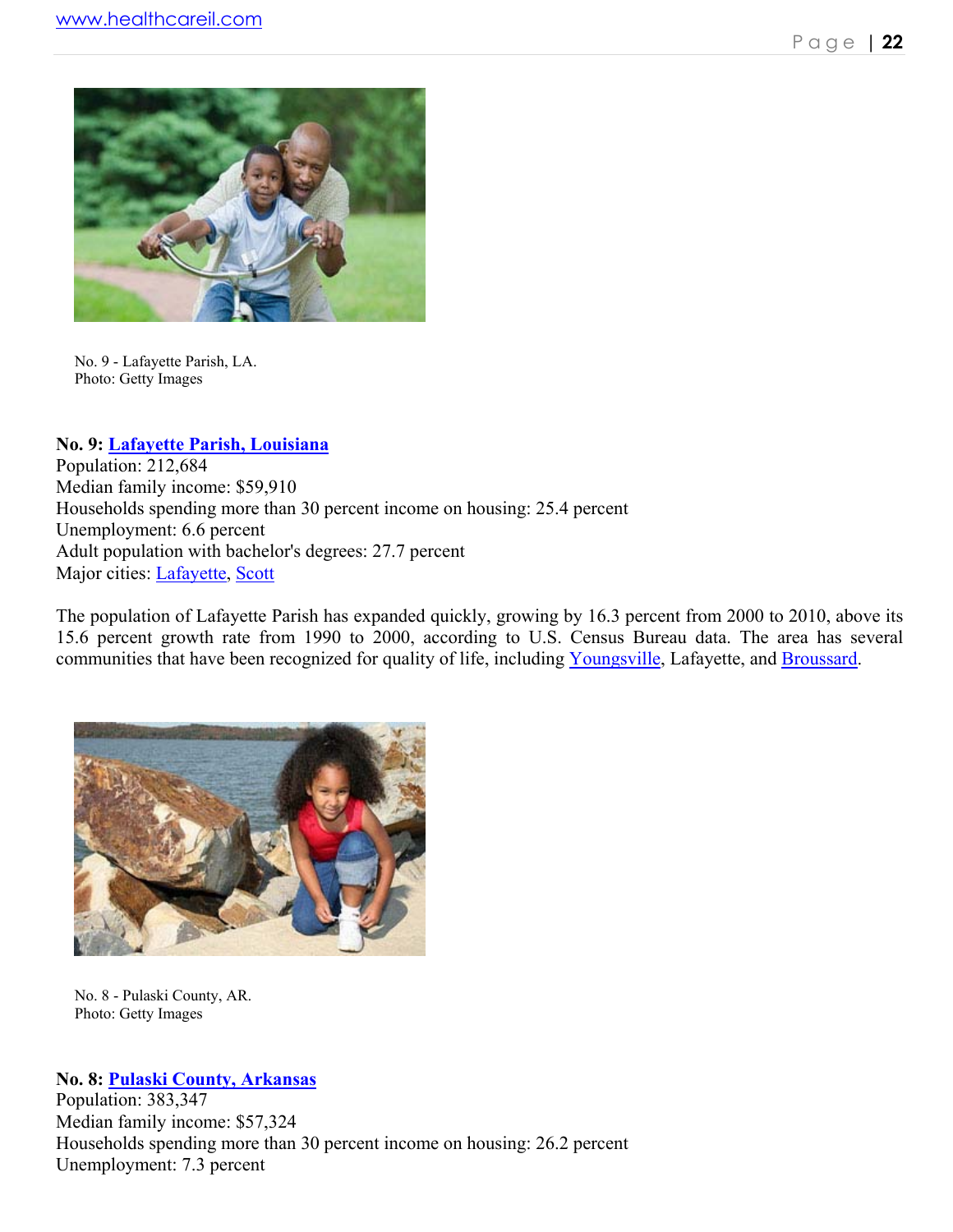Adult population with bachelor's degrees: 31 percent Major cities: Little Rock, North Little Rock, Jacksonville

The Arkansas River runs through Pulaski County, providing opportunities for boating, fishing, and hiking. U.S. Census data show that the health-care and retail sectors are major employers in the area, which is located in the geographic center of Arkansas. According to the county website, medical facilities and practices employ more than 34,000 people in Pulaski County. Little Rock is home to such major health facilities as the University of Arkansas for Medical Sciences, Baptist Medical Center, John McClelland Veteran's Affairs Hospital, St. Vincent Infirmary Center, and the Arkansas Heart Hospital.



No. 7 - Yellowstone County, MT. Photo: Getty Images

## **No. 7: Yellowstone County, Montana**

Population: 146,576 Median family income: \$60,630 Households spending more than 30 percent income on housing: 28.6 percent Unemployment: 6.3 percent Adult population with bachelor's degrees: 27.7 percent Major city: Billings

Home to Montana's largest city, Billings, Yellowstone County was named for the Yellowstone River that runs through it. The area has many natural park areas, including Pompeys Pillar National Monument, a sandstone rock formation, and Nez Perce National Historical Park, which spreads into Montana, *Idaho*, *Oregon*, and Washington. Billings is known for its quiet neighborhoods and business districts, the city website states.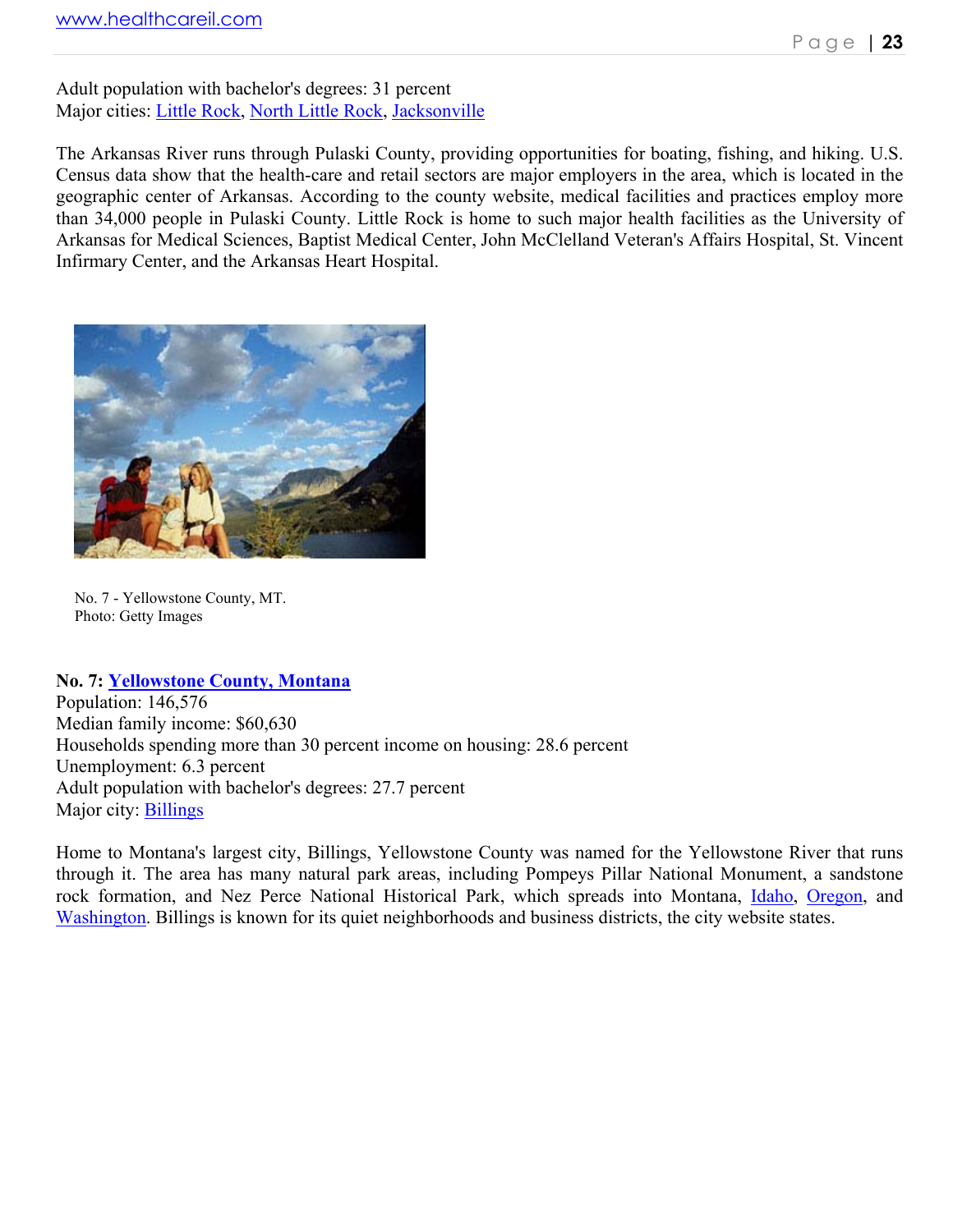

No. 6 - Onondaga County, NY. Photo: Getty Images

**No. 6: Onondaga County, New York** Population: 455,912 Median family income: \$65,458 Households spending more than 30 percent income on housing: 26.4 percent Unemployment: 8.2 percent Adult population with bachelor's degrees: 31.5 percent Major cities: Syracuse, Salina, Clay

With a cost of living about 18 percent below the U.S. average, according to Sperling's BestPlaces, Syracuse is an affordable city. While its population shrank slightly in the past 10 years, according to 2010 U.S. Census data, other areas in the county have grown, including Pompey, Cicero, and Lysander. Upstate University Health System and Syracuse University are among the area's major employers, according to the county website.



No. 5 - Olmstead County, MN. Photo: Getty Images

## **No. 5: Olmsted County, Minnesota**

Population: 145,269 Median family income: \$79,458 Households spending more than 30 percent income on housing: 25.6 percent Unemployment: 5.9 percent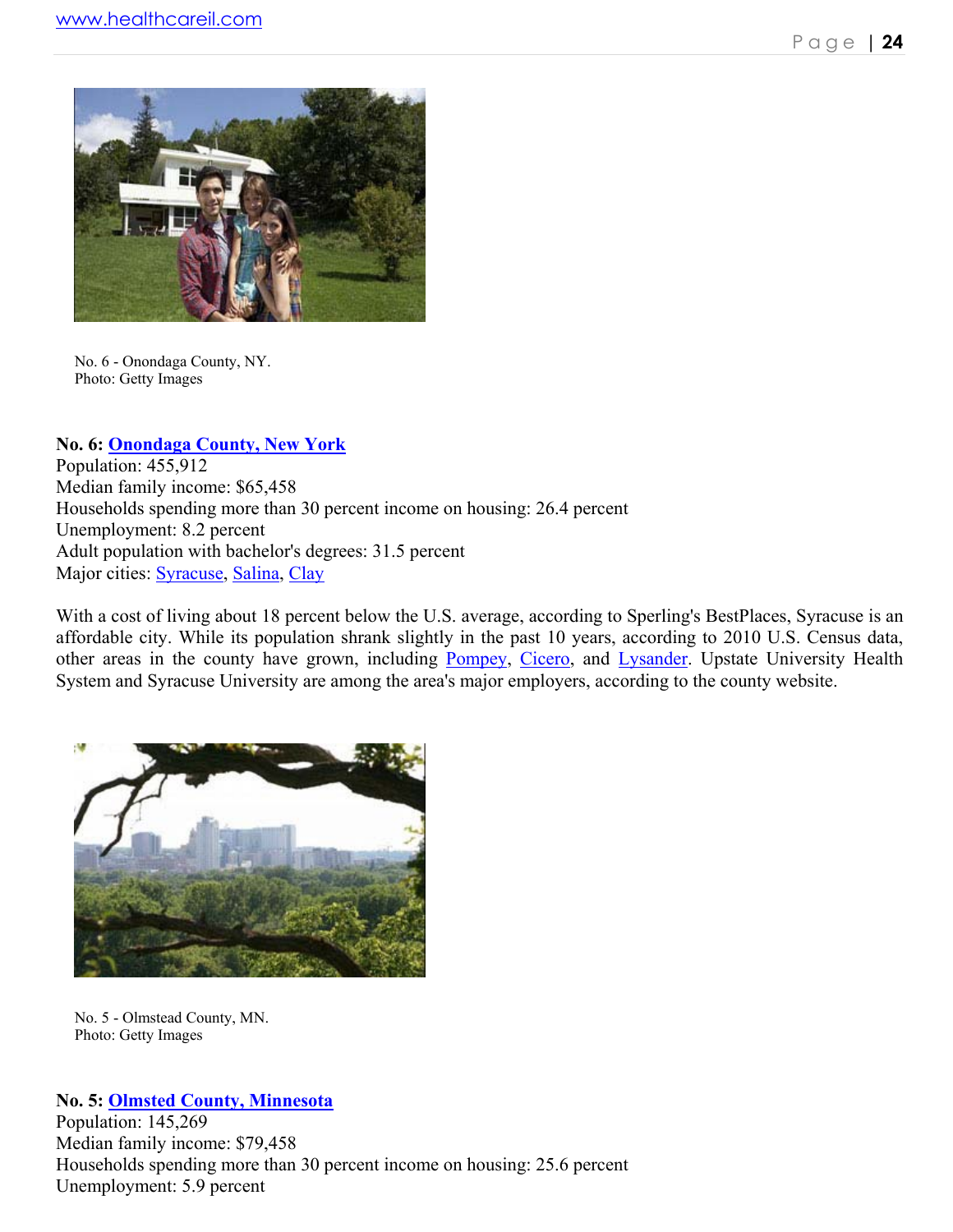Adult population with bachelor's degrees: 39.3 percent Major cities: Rochester, Marion

The largest city in Olmsted County is Rochester, home to the Mayo Clinic, earning the area the title, Med City. According to greatschools.org, Century Senior High School, Washington Elementary School, and Friedell Middle School are among the city's most highly ranked. The median home list price in Rochester was \$145,900 in April, according to Zillow.com.



No. 4 - Story County, IA. Photo: Getty Images

## **No. 4: Story County, Iowa**

Population: 87,699 Median family income: \$73,702 Households spending more than 30 percent income on housing: 21.1 percent Unemployment: 5 percent Adult population with bachelor's degrees: 45.4 percent Major cities: Ames, Nevada

Story County, north of Des Moines, is home to Iowa State University in Ames. Education, health care, and government are the largest employers in the county, show U.S. Census data. Ames also has several highly ranked public schools, according to greatschools.org, including Ames High School, Ames Middle School, and Fellow Elementary School.

![](_page_24_Picture_9.jpeg)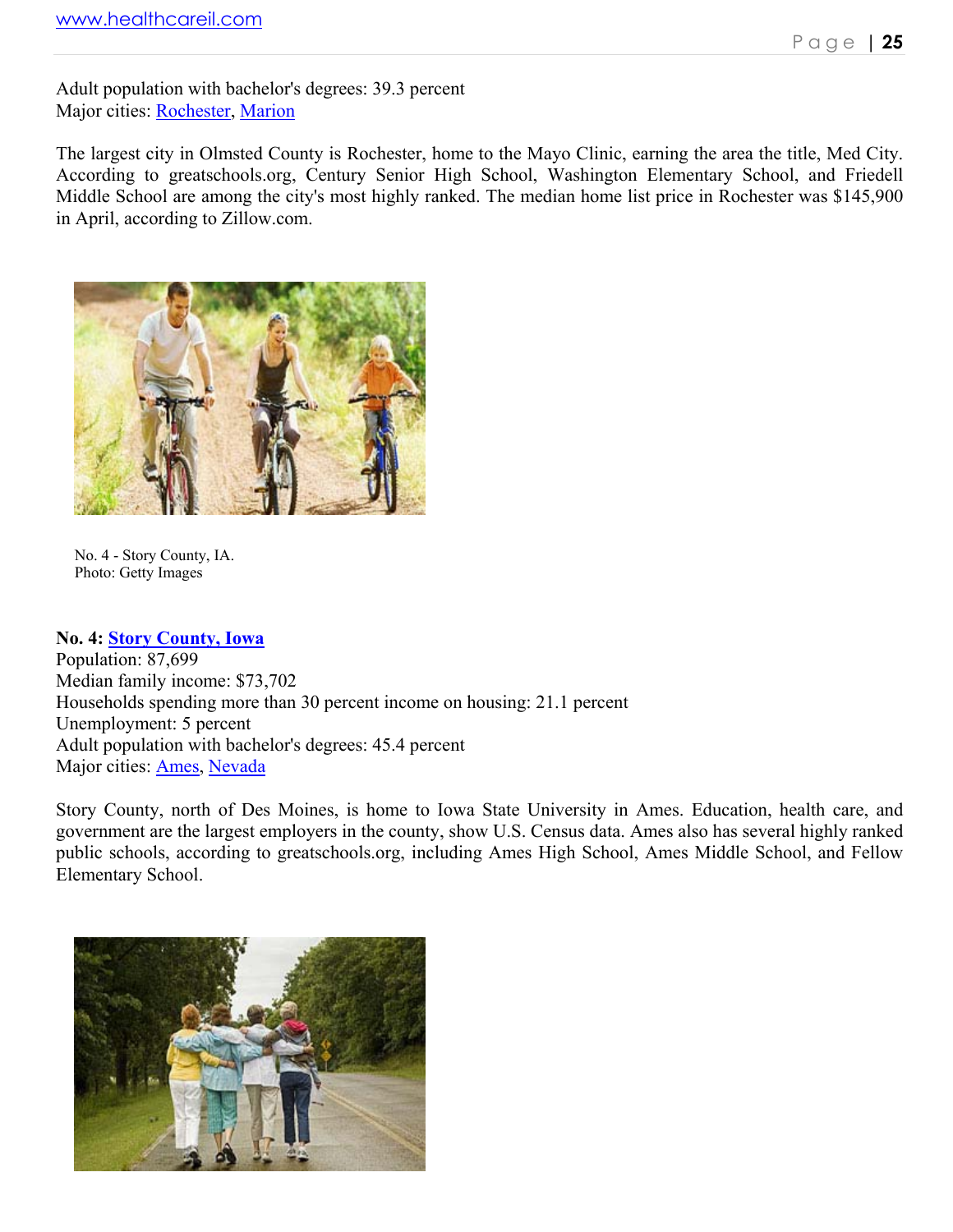No. 3 - Cleveland County, OK. Photo: Getty Images

## **No. 3: Cleveland County, Oklahoma**

Population: 248,408 Median family income: \$64,350 Households spending more than 30 percent income on housing: 23.3 percent Unemployment: 5.7 percent Adult population with bachelor's degrees: 30.1 percent Major cities: Norman, Moore

Cleveland County is Oklahoma's third-largest in population and second-fastest-growing county, according to the Greater Oklahoma City Partnership. Farming, oil production, and horse breeding are important area industries, according to the county. The cost of living in Norman, the area's largest city and home to the University of Oklahoma, is 15 percent below the U.S. average and the district has several good schools, according to greatschools.org.

![](_page_25_Picture_6.jpeg)

No. 2 - Brown County, SD.

### **No. 2: Brown County, South Dakota**

Population: 35,779 Median family income: \$57,264 Households spending more than 30 percent income on housing: 23.4 percent Unemployment: 4.2 percent Adult population with bachelor's degrees: 24.1 percent Major city: Aberdeen

Brown County, in northern South Dakota, has a very low unemployment rate and the cost of living is among the country's lowest, at 23 percent below average, according to Sperling's BestPlaces. Hunting, fishing, camping, boating, cross-country skiing, bird-watching, biking, and snowmobiling are popular outdoor activities in Aberdeen, the county's largest city.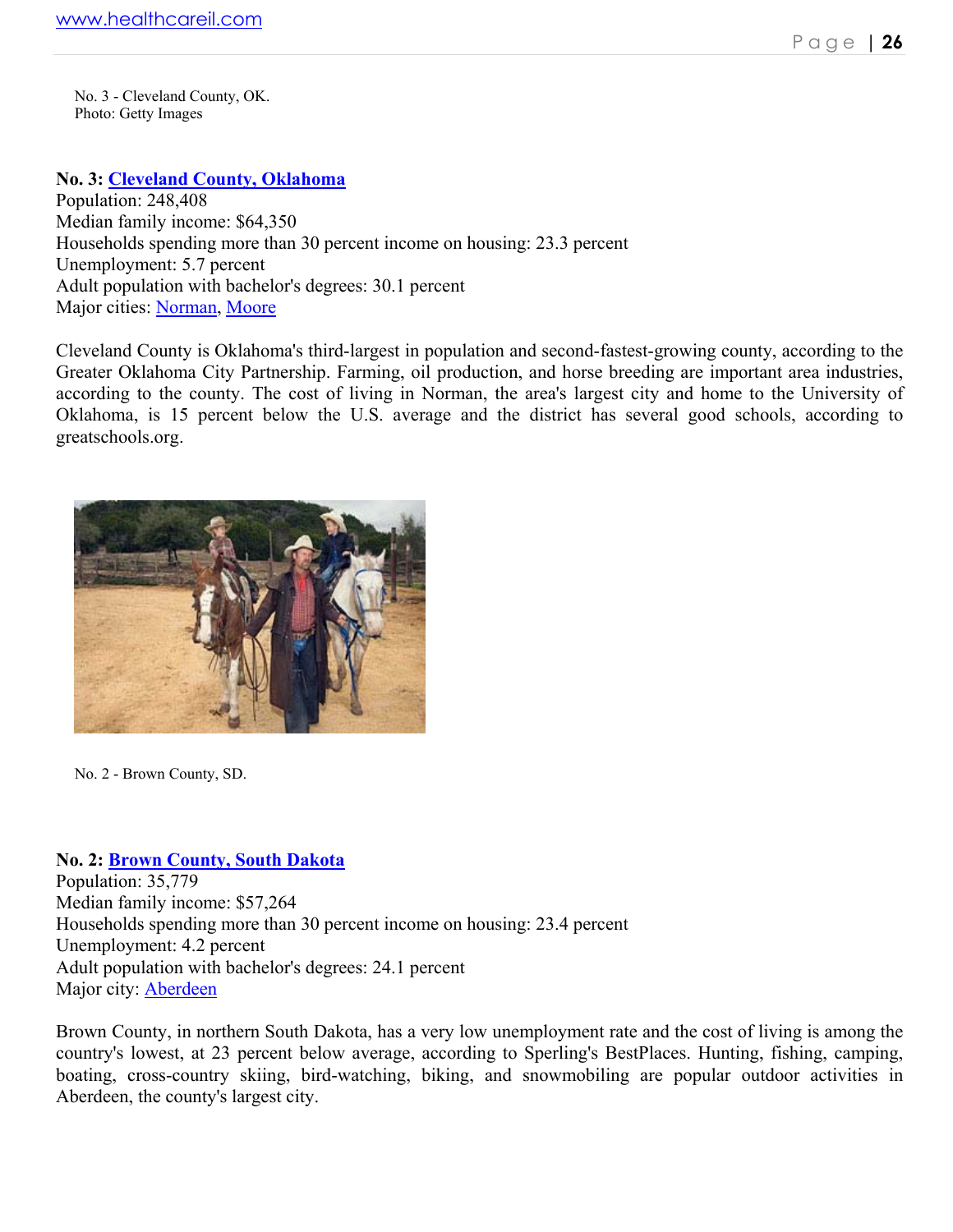![](_page_26_Picture_2.jpeg)

No. 1 - Cass County, ND. Photo: Getty Images

**No. 1: Cass County, North Dakota** Population: 145,303 Median family income: \$67,120 Households spending more than 30 percent income on housing: 23.6 percent Unemployment: 4.2 percent Adult population with bachelor's degrees: 34.7 percent Major cities: Fargo, West Fargo

Cass County is No. 1 in this year's ranking of best places. The cost of living in the area is about 12 percent lower than the U.S. average, according to Sperling's BestPlaces, the crime rate is low, and the job market is strong. The Greater Fargo-Moorhead Economic Development Corp. states on its website: "North Dakota boasts the lowest overall crime rate and the lowest violent crime rate in the nation. The air and water are clean, it's easy to navigate, housing is plentiful and affordable, and schools and medical facilities are outstanding." ACT scores in Fargo public schools are consistently higher than state and national averages, according to Fargo School District No. 1.